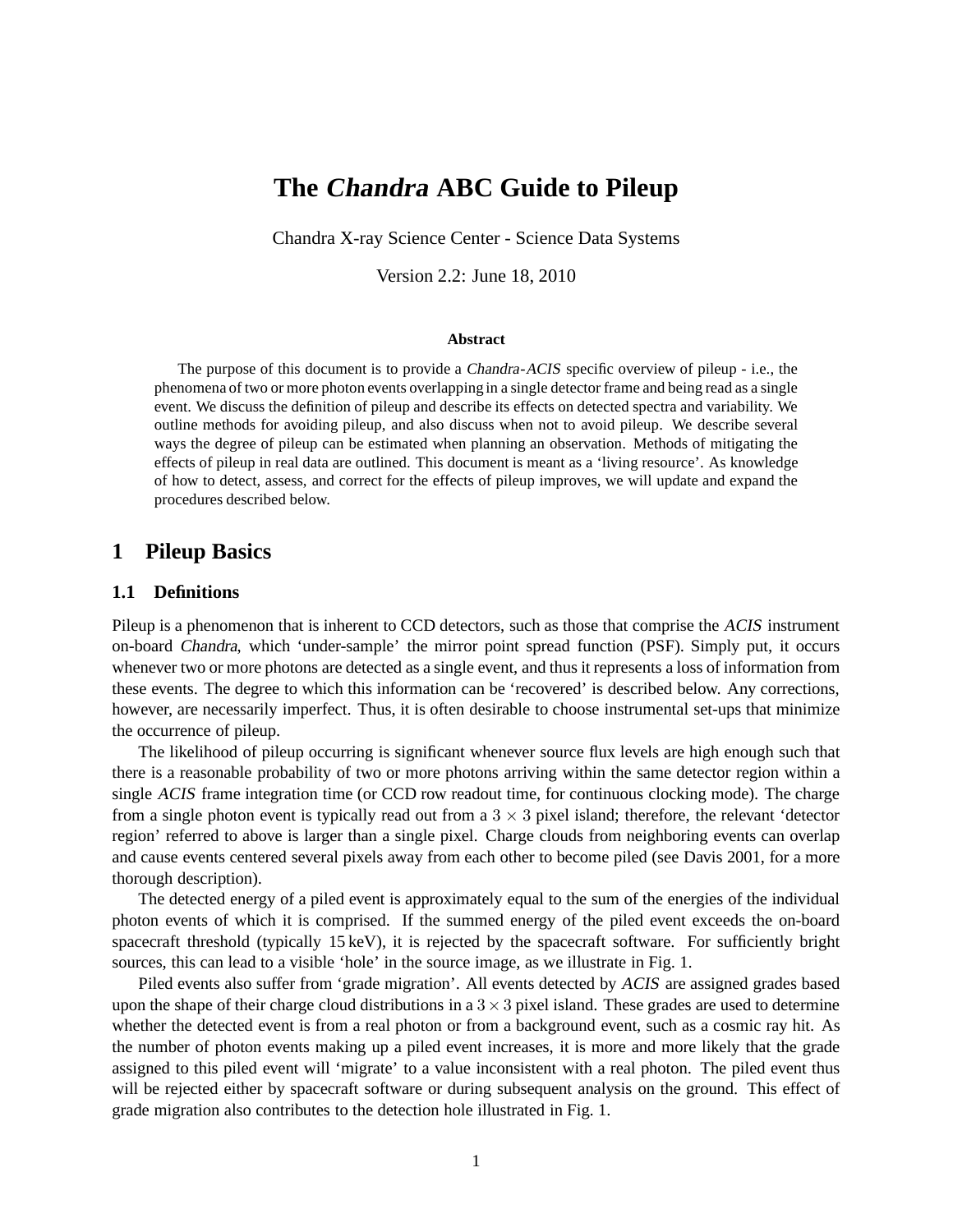

Figure 1: 0th order image from an ACIS-HETG observation of a bright X-ray binary. Here, the count rate is sufficiently high that most piled events at the center of the point spread function (PSF) exceed the threshold energy and/or are assigned bad grades, yielding a hole in the image. In addition to the image hole caused by pileup, there is a readout streak (photons collected during the 41.04 msec required to transfer an image frame to the readout buffer), as well as asymmetry in the wings of the PSF. This latter effect is due to the effects of Charge Transfer Inefficiency (CTI), which similar to pileup, affects the grades of photon events. For CTI, photons closer to the chip readout (right side of the image) are less likely to have their grades migrate to bad values, and hence are less likely to be rejected.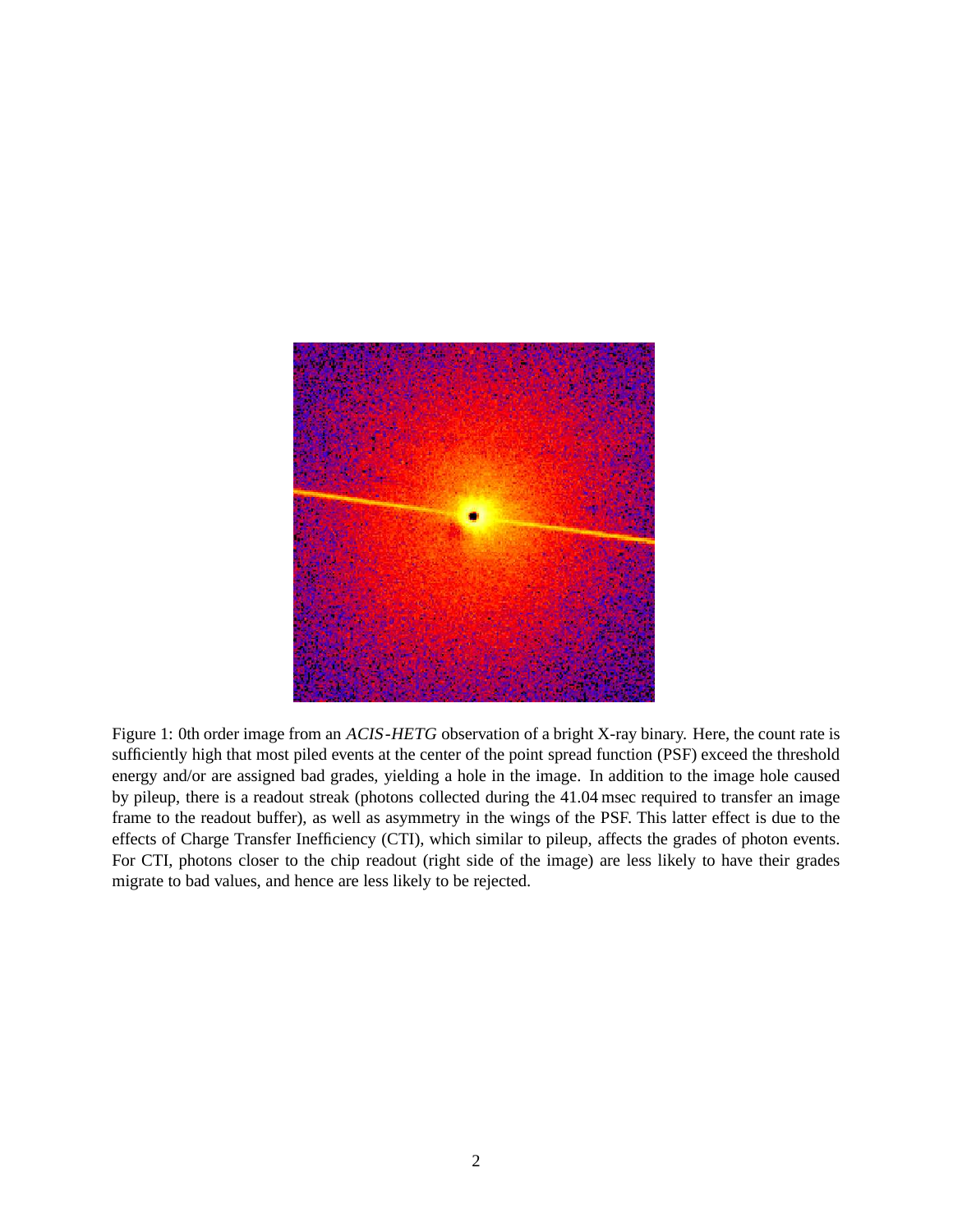

Figure 2: Left: MARX simulations of a piled up power-law spectrum. The black (upper) line shows the detected spectrum, presuming no pileup. The blue (lower) line shows the detected spectrum presuming a 3.24104 s frame time (i.e., a 3.2 s integration plus a 41.04 ms frame transfer time) and a grade migration parameter of  $\alpha = 0.5$ . Right: Radial point spread function (PSF) associated with each spectrum. The grey (upper most) line shows the piled PSF (blue, lowest line) rescaled to the amplitude of the unpiled PSF. Note that pileup makes the PSF appear wider.

As a simple empirical description of this process of grade migration, one can assign a probability,  $\alpha$ , that for each photon event beyond the first, the piled event retains a grade consistent with a real photon. Thus, in this simple model, the probability that a piled event is *retained* as a 'real photon' is  $\alpha^{(N-1)}$ , where  $N$  is the number of photons comprising the piled event. It is very important to note here that this is an empirical description of grade migration that has been found useful in some situations (examples of which will be described below). As such,  $\alpha$  is an uncalibrated quantity, and is likely unsuited for some applications. Grade migration is a complex phenomenon, which in reality will depend upon details of the detector, the incident spectrum, etc. We have found, however, that within the confines of our current understanding of the physics and calibration of the detector, more complex grade migration schemes are not yet warranted.

#### **1.2 Pileup Fractions and Their Effects**

Pileup's two major effects are energy migration (photon energies sum to create a detected event with higher energy) and grade migration (event grades migrate toward values inconsistent with real photon events). In combination these lead to *all* of the following effects occurring in a piled source. There is a net decrease in the total observed count rate, as well as a net decrease in the fractional root mean square (rms) variability of the lightcurve. The detected spectral shape from the source is distorted, with there being a net loss of photons. The peak amplitude of the observed source point spread function is decreased, and the PSF shape is distorted. To what degree these effects of pileup can be tolerated in any given observation depends, of course, upon the specific science goals one wishes to achieve.

It is very important to remember the energy dependence of the pileup effects. Whereas there is a net decrease in total count rate, it is possible for pileup to yield a net increase in restricted high energy bands. Likewise, the energy dependent effects on the detected PSF can be very complex. In Fig. 2, we show MARX simulations of these effects. Because of the energy dependence of pileup, it is impossible to arrive at a single diagnostic to indicate its severity. For example, although the overall pileup in a given observation might be mild and hence tolerable for broad energy band variability studies, it might be considered detrimental for science that focuses on any hard X-ray tail. This is because such tails typically have photon power law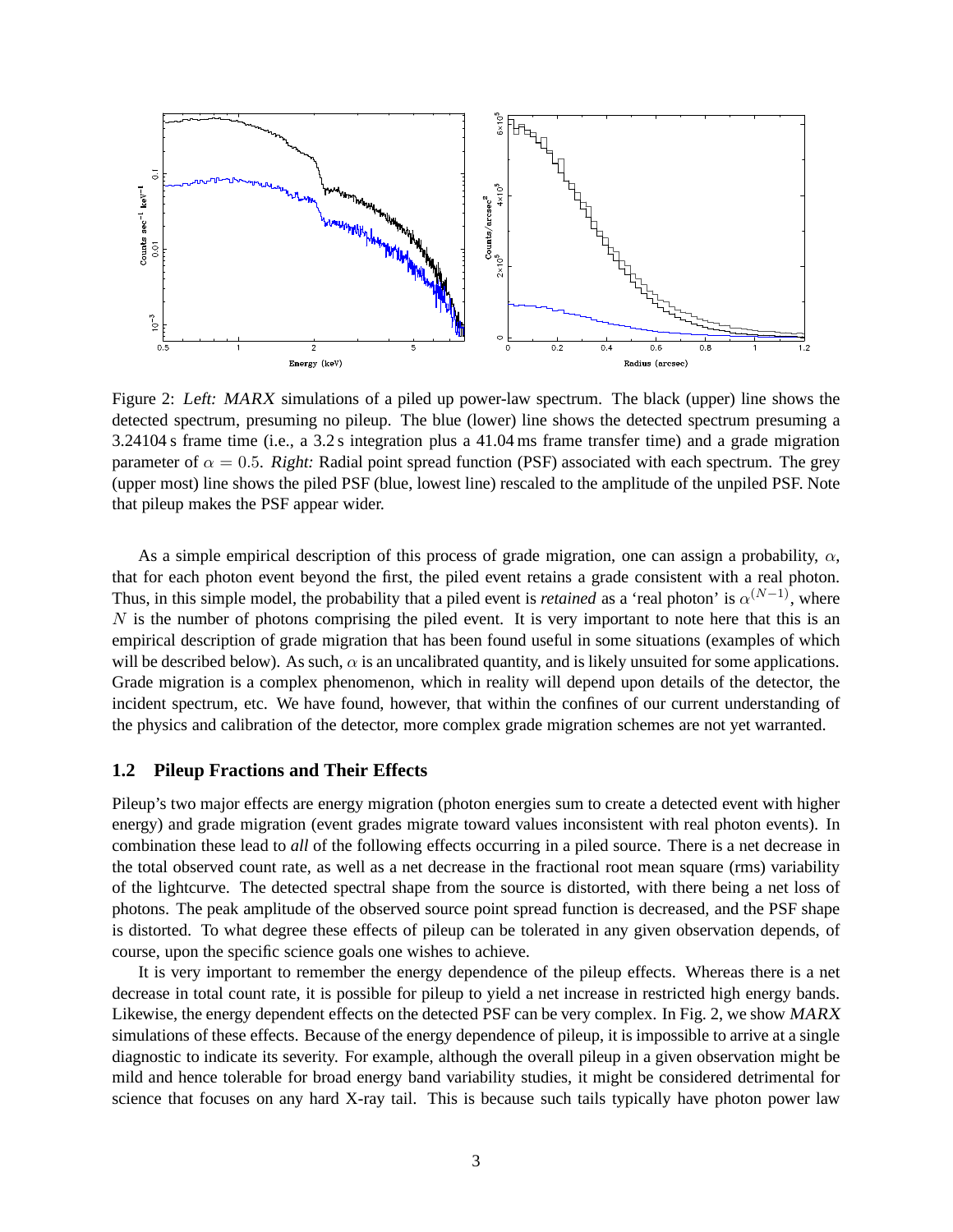indices with  $\Gamma \geq 1.7$  (i.e., photon count flux proportional to photon energy  $E^{-1.7}$ ). A fractionally small number of photons from near 2-3 keV might pile with themselves, with the piled events being detected at 4-6 keV. In this energy range, between the decreased effective area of the detector and the fall-off in the intrinsic spectrum, the piled events might comprise a fractionally large portion of the detected 4-6 keV events.

Nevertheless, the concept of a 'pileup fraction' can be useful in preliminary assessments. Below we discuss several different possible definitions of 'pileup fraction'. For simplicity, we will be assuming Poisson statistics with a fiducial incident (mean) count rate,  $\Lambda$ . This rate is to be interpreted as the counts per detector region per frame time that would occur in the absence of pileup. Again, the detector region of interest is larger than a single pixel, and is approximately a  $3 \times 3$  pixel region, and represents the majority of source counts *for on-axis sources only*. Within this framework, we further will assume a 'perfect PSF' such that in any frame with two or more photon events, all photon events will be piled up. Thus, the following estimates become increasingly inaccurate as the source is moved off-axis. Finally, we will adopt the simple empirical  $\alpha$ -model for grade migration.

Given the above assumptions, one can describe the fraction of *detected* events,  $f_e$ , that are in fact piled events. The total rate of detected events is given by  $\sum_{n=1}^{\infty} \alpha^{n-1} \Lambda^n \exp(-\Lambda)/n!$ , while the rate of *single event frames* (i.e., the only unpiled events) is given by  $\Lambda \exp(-\Lambda)$ . Thus the pileup fraction  $f_e$  is given by:

$$
f_e = 1 - \frac{\Lambda \exp(-\Lambda)}{(\Lambda + \alpha \Lambda^2/2! + \alpha^2 \Lambda^3/3! + \dots) \exp(-\Lambda)} = 1 - \frac{\alpha \Lambda}{\exp(\alpha \Lambda) - 1} \tag{1}
$$

This is essentially the definition of pileup fraction used by CIAO spectral fitting tools, i.e., the jdpileup model in Sherpa (where pileup fraction is accessed via the print (get pileup model()) command<sup>1</sup>) and by the pileup kernel in ISIS (where pileup fraction is accessed via the print\_kernel command<sup>2</sup>).

An alternative definition of pileup fraction is  $f_f$ , the fraction of frames that have detected events that contain two or more events, *with both quantities calculated in the absence of pileup*. This is given by

$$
f_f = 1 - \frac{\Lambda \exp(-\Lambda)}{(\Lambda + \Lambda^2/2! + \Lambda^3/3! + \ldots) \exp(-\Lambda)} = 1 - \frac{\Lambda}{\exp(\Lambda) - 1} \tag{2}
$$

This is essentially the definition used by the web interface to  $PIMMS<sup>3</sup>$ , with the further caveat that in calculating  $f_f$ , PIMMS multiplies the above expression by 0.866, and also multiplies the total count rate by this same factor. This additional weighting represents the fraction of flux in the central  $3 \times 3$  pixel island when the mirror assembly was tested on the ground. (The mirror performance is improved in the weightlessness of space, and a larger fraction of the count rate is contained within the central  $3 \times 3$  pixel island.) Note that this definition does not account for the effects of grade migration.

For variability studies, a more useful definition might be the fraction of the expected count rate lost due to pileup. Including the detected piled events into the observed count rate, this fraction is given by

$$
f_r = 1 - \frac{(\Lambda + \alpha \Lambda^2 / 2! + \alpha^2 \Lambda^3 / 3! + \dots) \exp(-\Lambda)}{\Lambda} = 1 - \frac{[\exp(\alpha \Lambda) - 1] \exp(-\Lambda)}{\alpha \Lambda} \tag{3}
$$

To lowest order, the mean count rate is reduced by a factor of  $(1 - \beta \Lambda)$ , with  $\beta \equiv (2 - \alpha)/2$ . One can also show that to lowest order, the fractional variation of a lightcurve, defined as *observed* root mean square variability divided by *observed* mean count rate, is reduced by this same factor when compared to expectations from the unpiled lightcurve fractional rms. That is, even though the mean count rate is reduced,

<sup>1</sup> see http://cxc.harvard.edu/sherpa/threads/pileup/index.py.html#pileupfrac

<sup>2</sup> see http://space.mit.edu/ASC/ISIS/manual.html

<sup>3</sup>http://cxc.harvard.edu/toolkit/pimms.jsp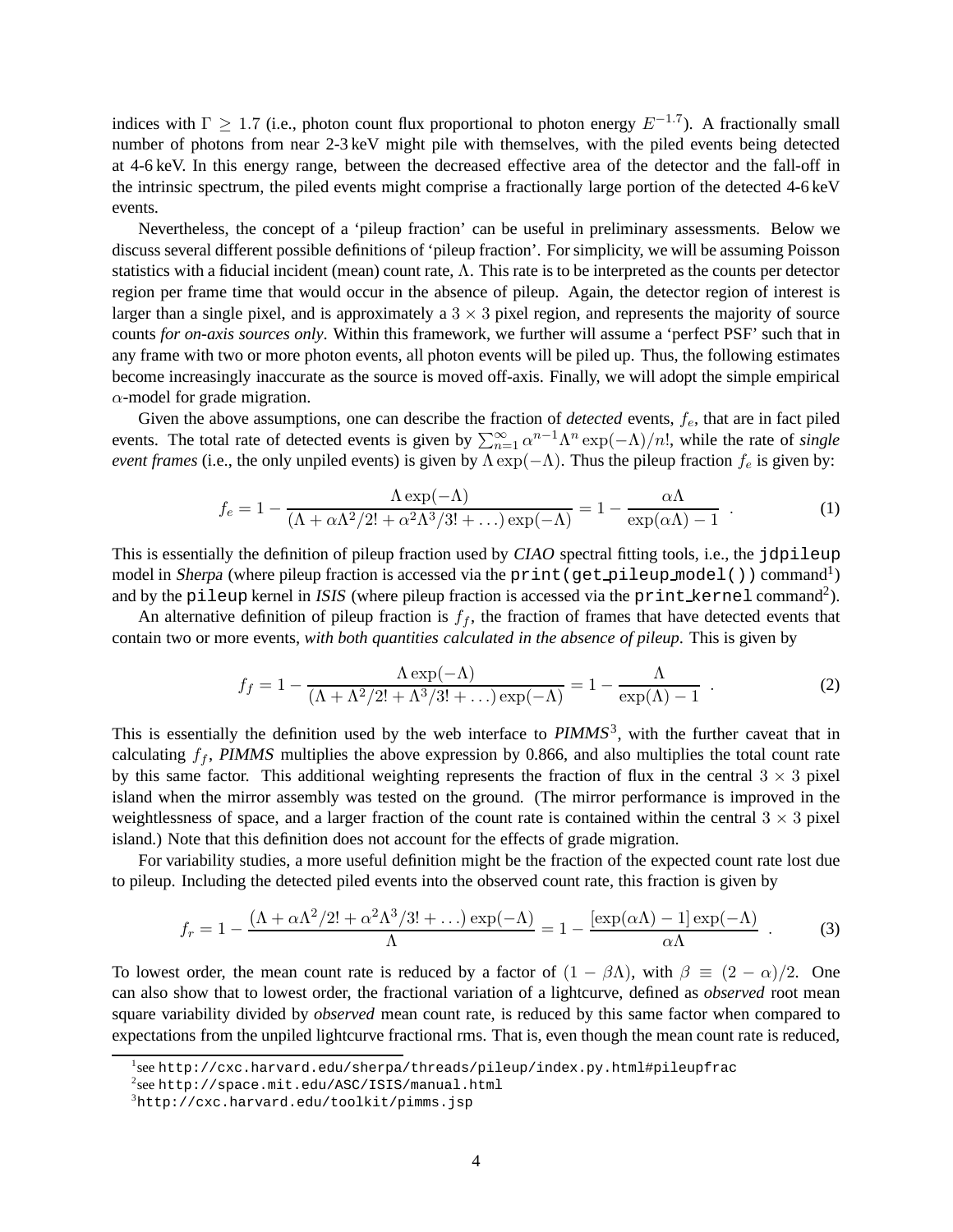

Figure 3: Left: Various definitions of pileup fraction vs. the incident expected (unpiled) count rate per frame per detector region, assuming, where relevant, a grade migration parameter of  $\alpha = 0.5$ . Curves, from bottom to top are as follows. Black:  $f_e$ , the fraction of detected events that are in fact piled events. Red:  $f_f$ , the fraction of frames with events that have two or more events. Blue:  $f_r$ , the fraction of the expected count rate lost due to pileup. Purple:  $f_t$ , the total fractional count rate loss, due to both energy and grade migration. Middle: Detected count rate per frame per detector region vs. the incident, unpiled count rate per frame per detector region. From bottom to top, the curves are as follows. Purple: Total detected *unpiled* count rate (independent of  $\alpha$ ). Blue: detected count rate, including piled events, for  $\alpha = 0.5$ . Red: detected count rate, including piled events, for  $\alpha = 1$ . Right: Identical to the middle figure, except here we plot detected count rate vs. pileup fraction,  $f_e$ , *which depends upon the grade migration parameter*  $\alpha$ .

positive fluctuations above this mean are slightly more reduced, while negative fluctuations below this mean are slightly less reduced. Hence, piled lightcurves appear to have less fractional variability than they should.

Finally, if one had a means of distinguishing which detected events were in fact piled events, a useful pileup fraction is the total fraction of events lost – whether it is due to grade or energy migration – compared to the expected rate. This can be expressed as

$$
f_t = 1 - \frac{\Lambda \exp(-\Lambda)}{\Lambda} = 1 - \exp(-\Lambda) \tag{4}
$$

This definition is useful in application to the gratings, at least for first order spectra, since *order sorting* has the effect of removing events that are piled into a higher energy. (These events, however, appear in the higher orders of the detected spectrum.)

Fig. 3 illustrates the different definitions by plotting pileup fraction vs. incident (i.e., expected, unpiled) count rate per frame per detector region. We also plot detected count rate vs. incident count rate, as well as detected count rate vs. pileup fraction. We have assumed  $\alpha = 0.5$ , except for two instances where we also show  $\alpha = 1$ . These figures follow exactly the definitions above. *They have not been calibrated to actual* Chandra *data.* They are meant to serve as a guide, rather than be used for quantitative analysis.

It is important to note that the definitions and figures above are based upon counts per detector frame, and *not* average counts per time. The two are not the same. One major source of difference is due to "dead time effects", which include the fact that for a given detector region typically 2–4% of the observing frames contain no data in that region due to cosmic ray hits, or that sources can be dithered over detector regions with "dead" pixels or columns, or that a source near the chip edge might be dithered over that edge. For cases where dead time behaves in a straightforward manner, i.e., the detector region either integrates over the full frame or none of it, we incorporate these dead time effects into pileup calculations via the fracexpo keyword (or the fracexpo column for gratings spectra – see the description of the simple gpile2.sl model in §4.2) stored in Chandra spectral files. This is described in greater detail later in this document.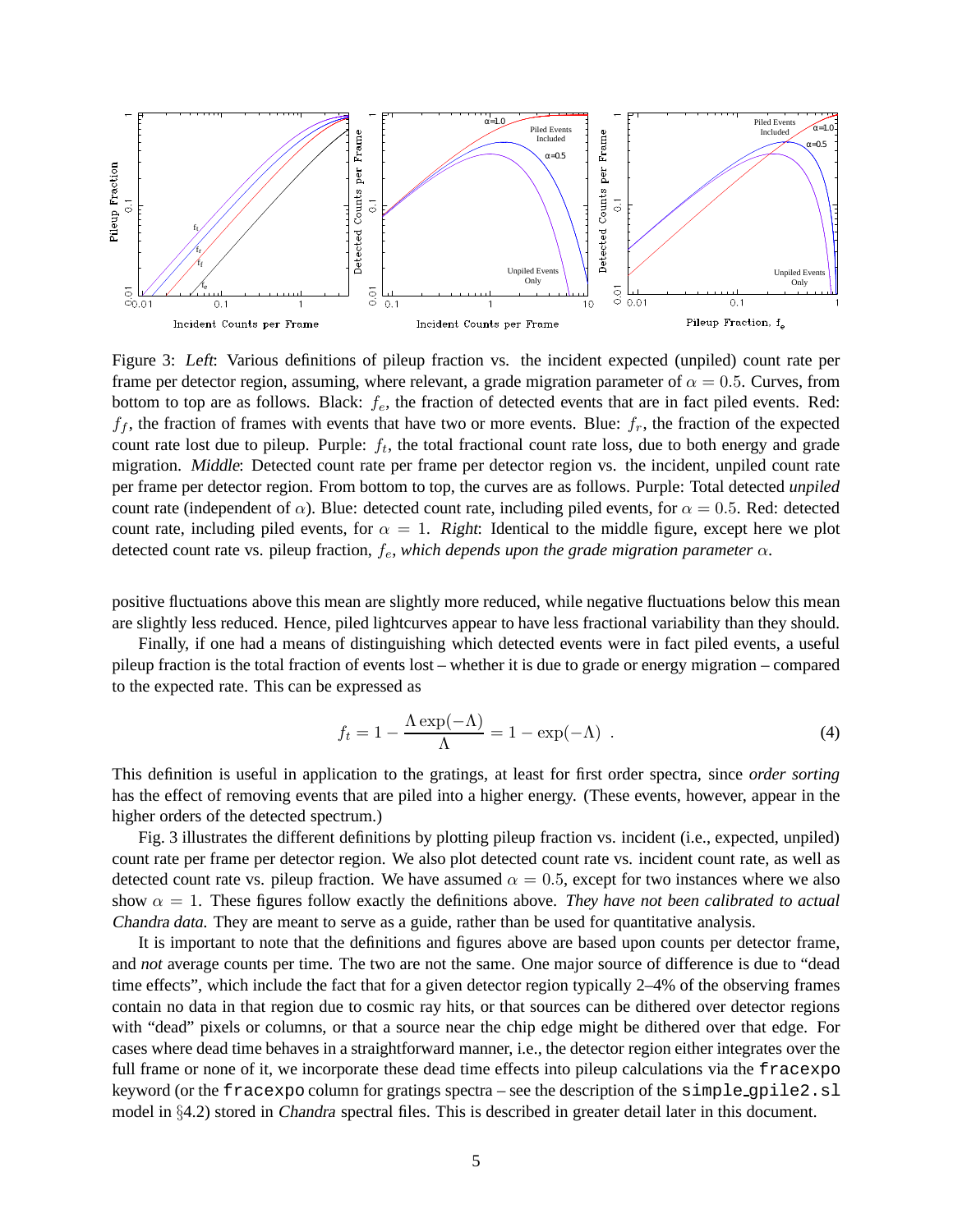### **1.3 Avoiding Pileup**

Given the deleterious effects of pileup upon spectra, images, and lightcurves, it is usually advisable to search for ways to minimize it. There is essentially one goal, achievable with a variety of strategies: one must reduce the counts per frame per pixel. Thus the strategies involve combinations of spreading the signal out over more pixels (via offset pointing, defocusing, or inserting the gratings), and reducing the integration times (via subarrays and turning off detector chips, or implementing continuous clocking mode). Defocusing is *not* a recommended strategy. Below, we outline the pros and cons of some of the better methods for minimizing pileup. Note that many of the methods can be combined (for example, performing a gratings observation with a subarray implemented).

- Offset Pointing: Placing a source several arcminutes away from on-axis pointing serves to both reduce the effective area of the mirrors, as well as broaden the point spread function. Offset pointings therefore reduce the counts per frame per pixel. There are several disadvantages to this approach, however. Aside from the obvious disadvantage that Chandra was designed for high resolution imaging and that it would be unfortunate not to utilize this capability, it should be kept in mind that calibration is best understood and described for on-axis pointings. Furthermore, the advantage that can be gained by this strategy is limited to factors of several, which means that the brightest sources must be handled by other means.
- Short Exposures: The nominal frame time for a 6 chip, full-frame ACIS observation is 3.24104 sec – a 3.2 sec integration followed by a 41.04 msec frame transfer to readout. Frame integration times as short as 0.2 sec can be chosen without any loss of detector area. The tradeoff, however, is that approximately 3.2 sec is still required to read the image from frame storage into memory. Thus, such observations are highly inefficient in terms of effective exposure time, with the exposure efficiency being approximately the chosen integration time divided by 3.2 sec. A factor of 16 reduction in counts per frame can be achieved at the price of a 94% loss of efficiency.
- Subarrays and Turning Off Chips: The minimum frame integration time can be shortened by reducing the portion of an ACIS chip that is to be read out and/or by shutting off unwanted chips. A sub-array as small as  $1/8$  of the chip can be chosen, which reduces the nominal frame integration time from 3.2 sec to 0.8 sec and 0.7 sec for six chip ACIS-I and ACIS-S observations, respectively. By further limiting the observation to a single chip, one can achieve frame times of 0.5 sec and 0.4 sec, respectively. Thus, up to a factor of 8 reduction in the counts per frame rate can be achieved; however, one is obviously forgoing the opportunity to study spatial structure beyond the borders of the chip and subarray selections. Again, this strategy is limited in how much pileup can be reduced. For example, if one wanted to observe a source described by a  $\Gamma = 2$  power-law with a neutral hydrogen column of  $10^{21}$  cm<sup>-2</sup>, yet limit the event pileup fraction,  $f_e$ , to less than 10%, the observations would be restricted to sources with absorbed 0.5-8 keV fluxes of approximately less than  $7 \times 10^{-12}$  ergs cm<sup>-2</sup> s<sup>-1</sup>, assuming that  $\alpha = 0.5$ . Note that for this case, the *total* pileup fraction,  $f_t$ , is  $\approx 40\%$ .
- Gratings: The HETG or LETG gratings can also be used to reduce pileup. They act as a filter and produce a reduced count rate  $0^{th}$  order, CCD quality spectrum. Simultaneously, the gratings disperse the spectrum into multiple arms, which both reduces the total count rate compared to the absence of gratings and spreads the spectrum out over a much larger range of pixels. The advantage compared to a subarray is that  $0^{th}$  order can image a larger region of the sky for the same reduction in pileup, while the gratings arms simultaneously produce higher resolution spectra. The disadvantage is that the signal-to-noise is reduced, and thus longer integration times are required. How much longer these integration times need to be depends upon the source spectrum, but generally they are greater for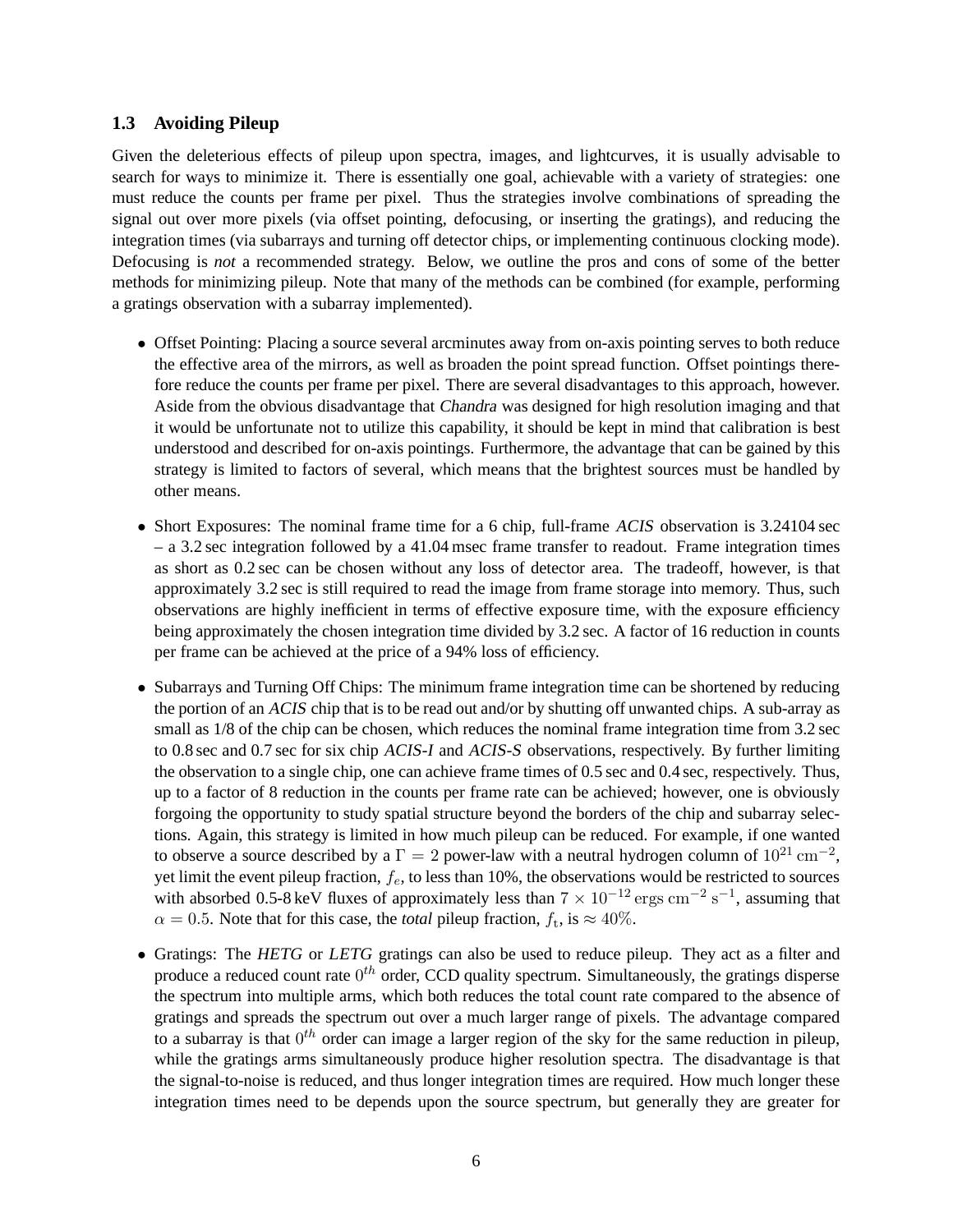softer sources and are less severe for harder sources. For example, if one wished to use ACIS-HETG to observe the 2-8 keV spectrum of a  $\Gamma = 2$  power law source, the  $0^{th}$  order spectrum count rate is reduced by approximately a factor of 6 compared to that without the gratings, while the summed count rate in the four gratings arms is also reduced by a factor of 6 compared the CCD count rate without the gratings in place. Thus, in the  $0^{th}$  spectrum alone one can achieve a pileup reduction comparable to a 1/8th subarray (without gratings), at the price of requiring an approximately 3 times longer integration time to achieve the same signal-to-noise in the summed observation (i.e.,  $0^{th}$  order plus the four gratings arms). Softer sources, especially those with significant flux below 2 keV, are more reduced in total count rate and hence require even greater increases in integration times.

Although the flux limits for a given pileup fraction in the  $0<sup>th</sup>$  order spectrum are comparable to the 1/8th subarray, the dispersed spectrum can tolerate substantially greater fluxes without becoming piled up (see below). Typically, sources with 0.5-8 keV fluxes less than  $\approx 10^{-9}$  ergs cm<sup>-2</sup> s<sup>-1</sup> have *total* pileup fractions,  $f_t$ , that do not exceed  $\approx 10\%$  in any region of the gratings arms. This latter statement, of course, is dependent upon the shape of the incident spectrum.

- CC-Mode: In continuous clocking (CC) mode, CCD rows are read out one row every 2.85 msec. Although this is more than 1100 times faster than the full frame readout time of 3.2 s, a 1000 times increase in flux tolerance for avoiding pileup is not obtained. Again, grades are assigned in  $3 \times 3$  pixel islands, and this is true even in CC-mode where 'virtual frames', consisting of 512 rows that were consecutively read out, are created to assign grades. Thus at a minimum one needs to consider the effective readout time for assessing the possibility of pileup to be at least three times longer than the nominal 2.85 msec. (That is, one needs to consider the integration times for the rows adjacent to any detected event.) Additionally, CC-mode entails a higher background, and currently does not allow one to perform any CTI correction, although CTI correction of CC-mode data is planned for future software releases. (The fact that a photon event could potentially pileup with the 'trailed charge' from transfer inefficiency also might lead one to assign an 'effective integration time' for assessing pileup that is even greater than three times the row readout time.) For a given pileup tolerance, CCmode therefore allows one to observe sources perhaps 50 times brighter than is achievable for a single chip, 1/8 subarray observation. Using the example of the  $\Gamma = 2$  power law source with a  $10^{21}$  cm<sup>-2</sup> column, for event pileup fractions,  $f_e$ , less than 10% (assuming  $\alpha = 0.5$ ), one is restricted to 0.5-8 keV fluxes approximately  $< 4 \times 10^{-10}$  ergs cm<sup>-2</sup> s<sup>-1</sup>. (Again, the *total* pileup fraction is larger, at  $f_t \approx 40\%$ .) This limiting flux is slightly less than the allowed limits when inserting the gratings; however, higher signal-to-noise (but obviously worse spectral resolution, and only one dimension of spatial information) is obtained for a given integration time.
- Piled Gratings Spectra: For sources with 0.5-8 keV fluxes approximately  $> 10^{-9}$  ergs cm<sup>-2</sup> s<sup>-1</sup>, even the spectra in the gratings arms can become significantly piled. (Note that the  $0^{th}$  order spectrum becomes severely piled at substantially lower flux levels.) Again, the relative figure of merit for determining the degree of pileup is counts per frame per pixel. From this point of view, gratings pileup is typically worst in the MEG as opposed to the HEG gratings. The MEG gratings have slightly larger effective area and half the spectral resolution, and thus more than twice the counts per pixel (compared to HEG) near the peak of their effective area curves. The MEG effective area is largest between 6 and  $8 \text{ Å } (1.5\text{-}2 \text{ keV})$ , so this is often the spectral regime most effected by pileup. This statement, of course, depends upon the incident spectrum.

Aside from choosing a subarray (typically one can choose a 1/2 subarray without significant loss of spectral information from the gratings arms) or CC-mode, it may be possible to further mitigate spectral pileup in the gratings by looking at higher order photons. This suggestion comes with an important caveat: it is possible to show that to simplest approximation the fractional loss term in *each*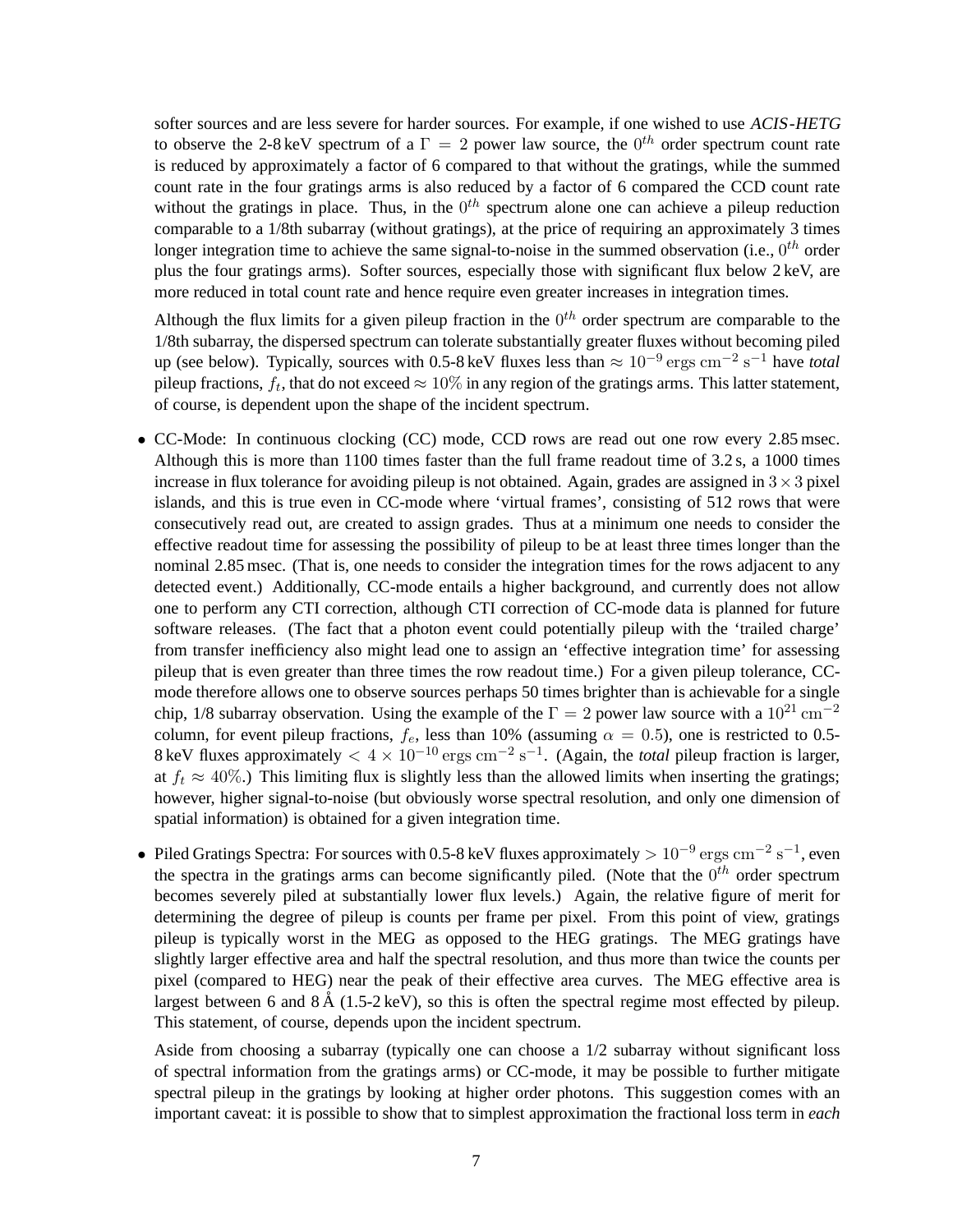

Figure 4: A count rate spectrum (counts  $s^{-1}$   $\AA^{-1}$ , which is proportional to counts per frame per pixel) of an X-ray binary observed with ACIS-HETG. This spectrum corresponds to MEG+1 order, which dominates the total count rate in the positive orders of the MEG arm. The peak of the observed count rate is near the peak of the effective area at  $\approx 6$  Å. Estimations are that in this detector location, the total pileup fraction,  $f_t$ , is  $\approx 10 - 15\%$ . (This observation used an  $\approx 1/2$  subarray, and thus had a frame time of 1.74104 sec.) The positive third order  $2 \text{ Å}$  photons also come from this peak count rate location, and hence are actually more piled up than first order 2 Å photons. On the other hand, third order 6 Å photons are co-spatial with  $18 \text{\AA}$ first order photons, and come from a low count rate region of the detector. Thus, the third order  $6 \text{\AA}$  photons are less piled up than their first order counterparts.

spectral order is identical to eq. (4) with the count rate, Λ, being the *total* count rate at the detector location associated with the wavelength and order of interest. That is, if  $6 \text{\AA}$  first order photons are piled up,  $2 \text{ Å}$  third order photons at that same location are equally piled. Furthermore, these third order events are possibly contaminated by piled events from first and second order combining to yield a false third order event. Choosing a higher order only avoids pileup if the wavelength of interest, at higher order, comes from a low observed count rate portion of the detector. (These points are illustrated further in Fig. 4.)

The combination of the gratings plus CC-mode allows for the highest limiting fluxes for a given pileup fraction. For the very highest flux sources, we recommend placing the  $0^{th}$  order image off the chips, only placing two gratings arms (e.g., one MEG and one HEG) on the chips, and running the observation in CC-mode. For all practical purposes, this allows any source that can be safely observed by Chandra to be free of significant pileup.

We again note that the above mitigation methods can be combined. Perhaps the most extreme example is the Chandra observation of Sco X-1 (Observation ID 3505). Sco X-1 is usually the brightest X-ray source in the sky (aside from the Sun), so this particular observation employed an offset pointing, the gratings, CC-mode, *and* the subsequent analysis involves choosing higher order photons for certain wavelengths of interest! Which method, or combination of methods, is best for any particular observation will of course depend upon both the incident spectra and the desired science goals.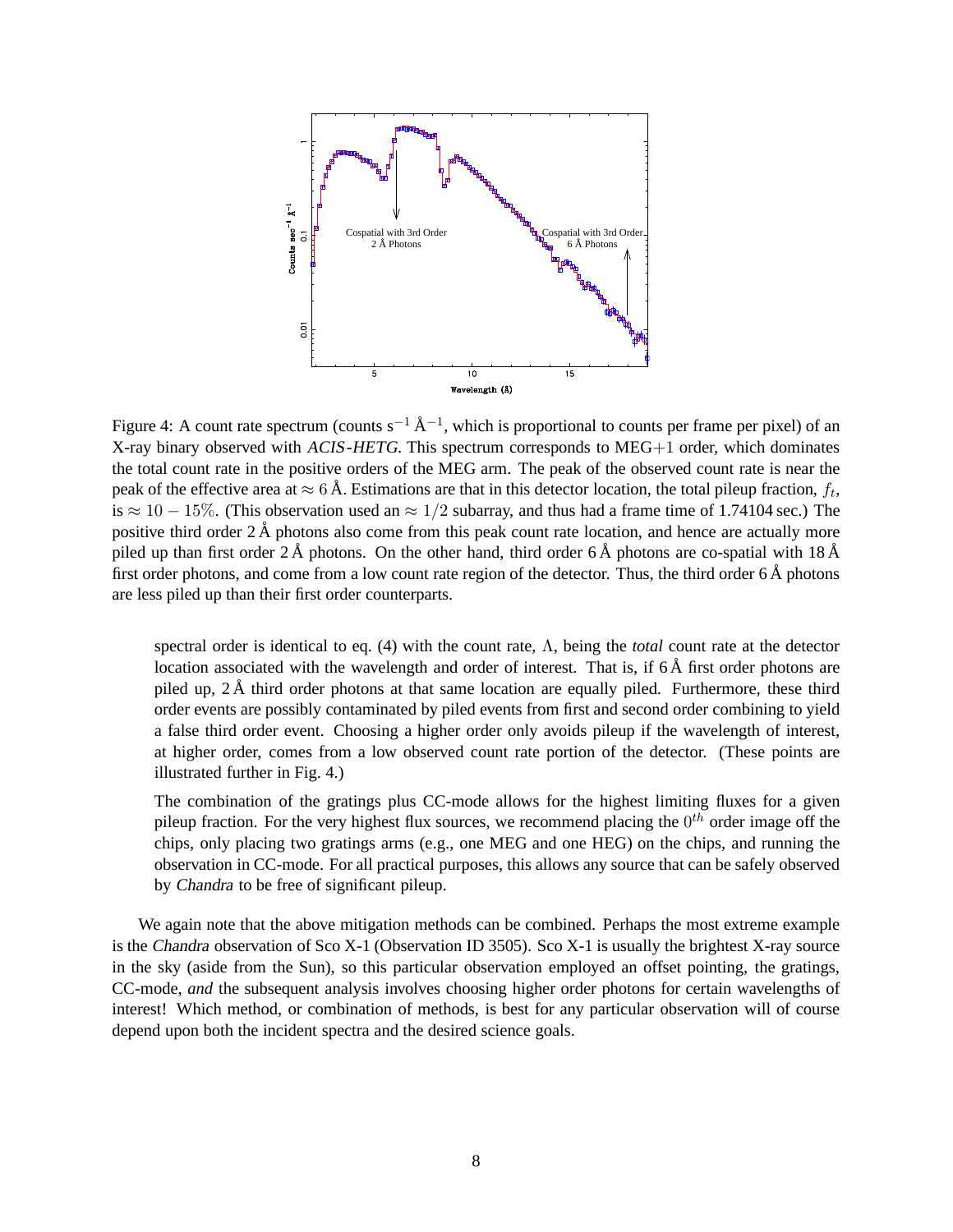#### **1.4 Not Avoiding Pileup**

There are times when one knows full well ahead of time that some portions of an observation will be piled up, yet the chosen instrument configuration is the best for the desired science goals. There are a number of obvious examples. The X-ray image of a globular cluster might subtend an entire ACIS chip and produce fluxes and spectra for a hundred sources. Only a small handful – the very brightest – of these sources might exhibit detectable pileup. Subarrays or CC-mode would forgo valuable information from the majority of sources to improve the spectra of the minority of sources. Likewise, X-ray binary surveys of external galaxies will often have a small fraction of their sources that are piled up. For example, the nucleus and several ultra-luminous X-ray (ULX) sources might be mildly piled. Again, accepting mild pileup in a small fraction of sources might be considered a fair trade-off for measuring spectra in a larger field of view.

There also are instances when one might accept pileup in gratings spectra. Gratings observations of arc-minute scale dust scattering halos in front of a central point source might be performed best without the use of CC-mode. This is especially true if one wants to be able to spatially model the effects of CTI on the point spread function (see Fig. 1). There are also cases where imaging mode is required to spatially separate nearby sources. As an example, Observation ID 4572, a gratings observation of an 'accretion disk corona' source, reveals two bright X-ray sources separated by 2.8 arcsec. This is far apart enough that the resulting gratings spectra are easily distinguished, although the MEG spectra exhibit mild pileup.

The common feature of all of the above examples is that for each observation one is accepting a degree of pileup in exchange for enhanced imaging coverage and information. There are two 'best advice' strategies for minimizing pileup in an observation that scientifically requires imaging information. The first strategy is to limit the integration time per frame as much as possible by choosing the smallest subarray that still contains the extended regions of interest. (As mentioned above, for a gratings observation one can often choose a 1/2 subarray without loss of spectral information from the gratings arms.) However, one is obviously forgoing the opportunity for 'serendipitous science' in the regions excluded by the subarrays. The second strategy is to insert the gratings. The drawback is that an increased integration time (a factor of three, or more for soft sources) is required to achieve the same signal-to-noise.

The truth is that the only Chandra CCD observations that are *not* affected by pileup are ones where both the source is faint enough and the observation is short enough that one does not statistically expect there to be any frames (or row readout times) where two photons have arrived in the same detector region of interest. Pileup is present, to greater and lesser degrees, in almost all Chandra observations. We therefore devote the rest of this guide to: estimation of the degree and effects of pileup for purposes of proposal planning, detection of pileup in existing observations, and mitigation of pileup effects in observed sources.

### **2 Pileup Estimation**

For purposes of planning an observation, there are a number of means for estimating the severity and effects of pileup on an observation. In order of increasing levels of sophistication and detail, one can: perform analytic estimates, run a PIMMS simulation, simulate a piled spectrum within an X-ray spectral package, or run a MARX simulation. The first two methods are the most straightforward, but provide the least amount of information. These methods will only provide estimates of piled fractions, as defined in §1.1. If one wishes to quantitatively assess pileup effects on spectral shape, one must simulate a spectrum using an Xray spectral fitting package (Sherpa, ISIS, or XSPEC), or run a MARX simulation. If one wishes to assess the effects of pileup on an image, currently the only available method is to run a MARX simulation. MARX simulations will also provide an accurate estimate of the effects of pileup on a mean (i.e., white noise) lightcurve. (There is no publicly available simulation tool for assessing pileup for a variable lightcurve, e.g., one with red noise or quasi-periodic features. Such simulations have been done for characterization of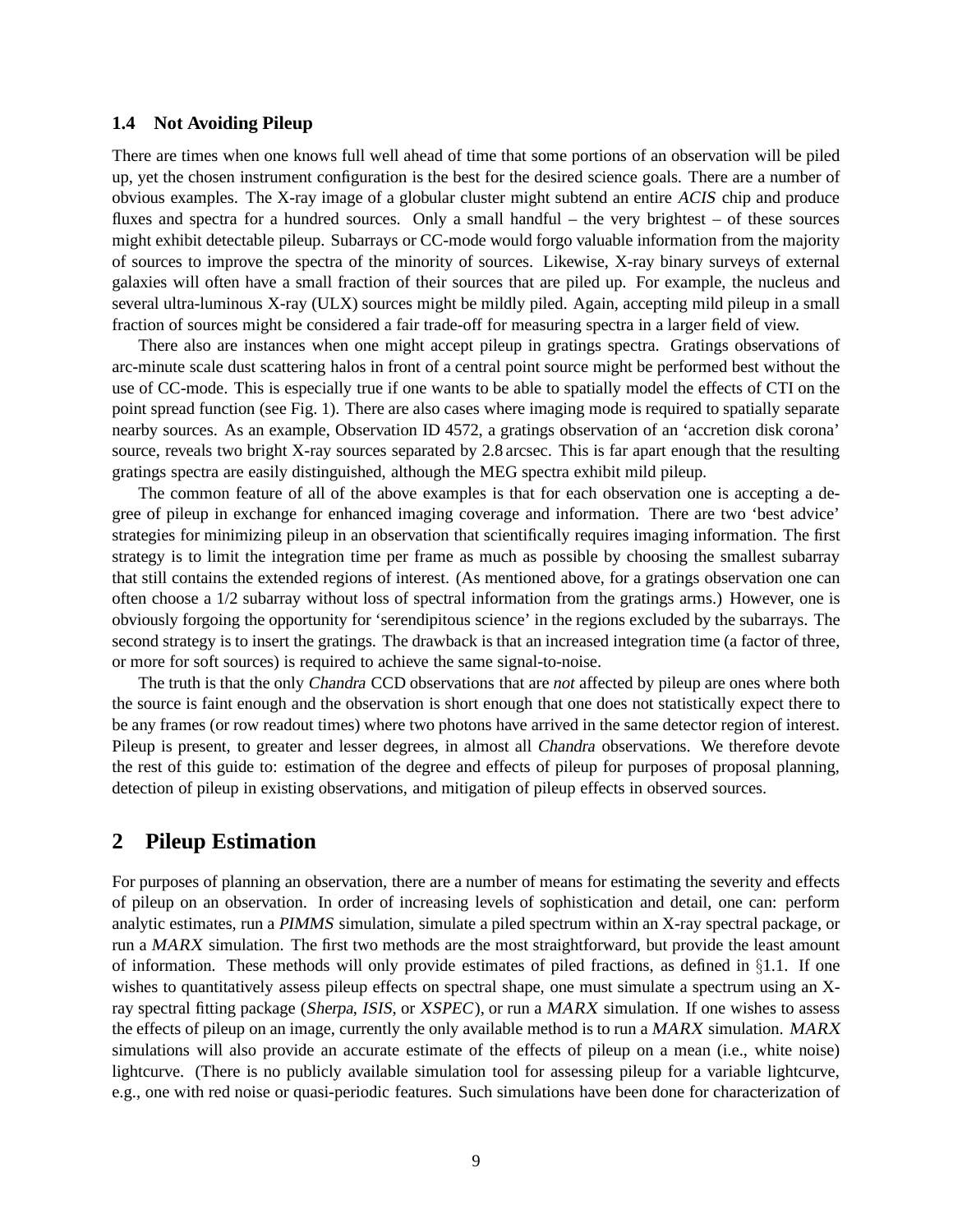the Chandra Source Catalog<sup>4</sup>, and a  $S$ -lang script is available from the author upon request.) Below, we discuss each of these simulation methods in turn.

### **2.1 Analytic Estimates**

It is useful to run through simple analytic estimates in order to develop some intuition as to the degree of pileup one might expect. The goal is to arrive at a pileup fraction as defined in  $\S1.1$  for either the case of a CCD or a gratings observation by determining an expected count rate per frame per detector region of interest. The peak effective area of the ACIS CCD detectors occurs between 1 and 2 keV, and is approximately 600 cm<sup>2</sup>. Thus, assuming an average photon energy of  $2 \text{ keV} = 3.2 \times 10^{-9} \text{ erg}$ , a  $10^{-12} \text{ erg cm}^{-2} \text{ s}^{-1}$ source has a count rate per 3.2 sec frame of approximately 0.6. Unless the observation is an offset pointing, most of these photons will land in the same  $3 \times 3$  region of interest and contribute to pileup. Thus, one should expect a pileup fraction of  $f_e = 14\%$  (eq. 1; and Fig. 3), assuming a grade migration parameter  $\alpha = 0.5$ . This might seem like a mild pileup fraction; however, using a more stringent definition of pileup fraction yields  $f_t = 45\%$ , i.e., 45% of the expected count rate will be subject to grade and energy migration (eq. 4; and Fig. 3). More sophisticated simulation techniques may be warranted for fractions this large.

For gratings observations, a natural flux unit to consider is counts/ $\frac{\text{cm}^2}{\text{s}}/\text{Å}$ , since the wavelength scale is linear with the dispersion distance along the gratings arms. The MEG peak effective area is approximately 80 cm<sup>2</sup> near 6 Å, and the MEG wavelength grid is 0.011 Å/pixel (i.e., twice that of the HEG). Thus, in a 3.2 sec frame time in a  $3 \times 3$  pixel region near 6 Å, one expects 0.8 counts/frame for a source with a flux of 0.1 counts/cm<sup>2</sup>/s/Å ( $\approx 0.3$  counts/cm<sup>2</sup>/s/keV, at 6 Å). Thus, under a stringent definition of pileup fraction, this yields  $f_t = 55\%$ . Again, this is likely large enough to warrant a more careful treatment.

### **2.2 PIMMS**

Compared to the above simple estimates, PIMMS is performing a more careful calculation of the expected count rates. It is properly convolving the assumed spectral shape with a model of the detector response in order to predict a total count rate. The pileup calculation, however, is not any more sophisticated than the analytic estimates outlined above and in §1.2. As discussed in §1.2, the PIMMS pileup fraction is given by  $f_f$ , eq. 2, with a multiplicative factor of 0.866 applied to both the count rate and the overall pileup fraction. This is the fraction of frames that have two or more events in the central detection region, presuming that 86.6% of the count rate occurs in the central detection region.

As a concrete example, consider a  $\Gamma = 2$  power-law absorbed by a neutral hydrogen column of  $10^{20}$  cm<sup>-2</sup>, with a 0.5–8 keV absorbed flux of  $10^{-12}$  erg cm<sup>-2</sup> s<sup>-1</sup>. Assuming a 3.2 sec frame time observation performed with ACIS-I, PIMMS predicts 0.104 counts/sec in the 0.2–10 keV band (i.e., within a factor of two of the very simple estimates above). The predicted pileup fraction is 12%, which is consistent with the estimate given by  $f_f$  when one employs the factors of 0.866. The more stringent pileup fraction estimate,  $f_t$ , yields a fraction of 23%, where again we multiply both the total count rate and the pileup fraction by a factor of 0.866. This is completely consistent with the PIMMS simulation, which predicts that 23% of the count rate is lost due to pileup (i.e., the predicted 0.104 counts/sec rate becomes an observed 0.08 counts/sec). A screen capture of the PIMMS session described above is shown in Fig. 5.

This example illustrates several important points. First, whereas a predicted fraction of 12% might sound moderate, the reality of 23% of the expected events being subjected to grade and energy migration gives a truer sense of the severity of pileup. Second, PIMMS is implicitly assuming a grade migration parameter of  $\alpha = 0$ , i.e., all piled events are lost to bad grades. This is reflected in the estimated count rate provided by PIMMS. Third, and most important, PIMMS is not providing any information as to how the spectrum is being distorted by the effects of pileup.

<sup>4</sup> http://cxc.harvard.edu/csc/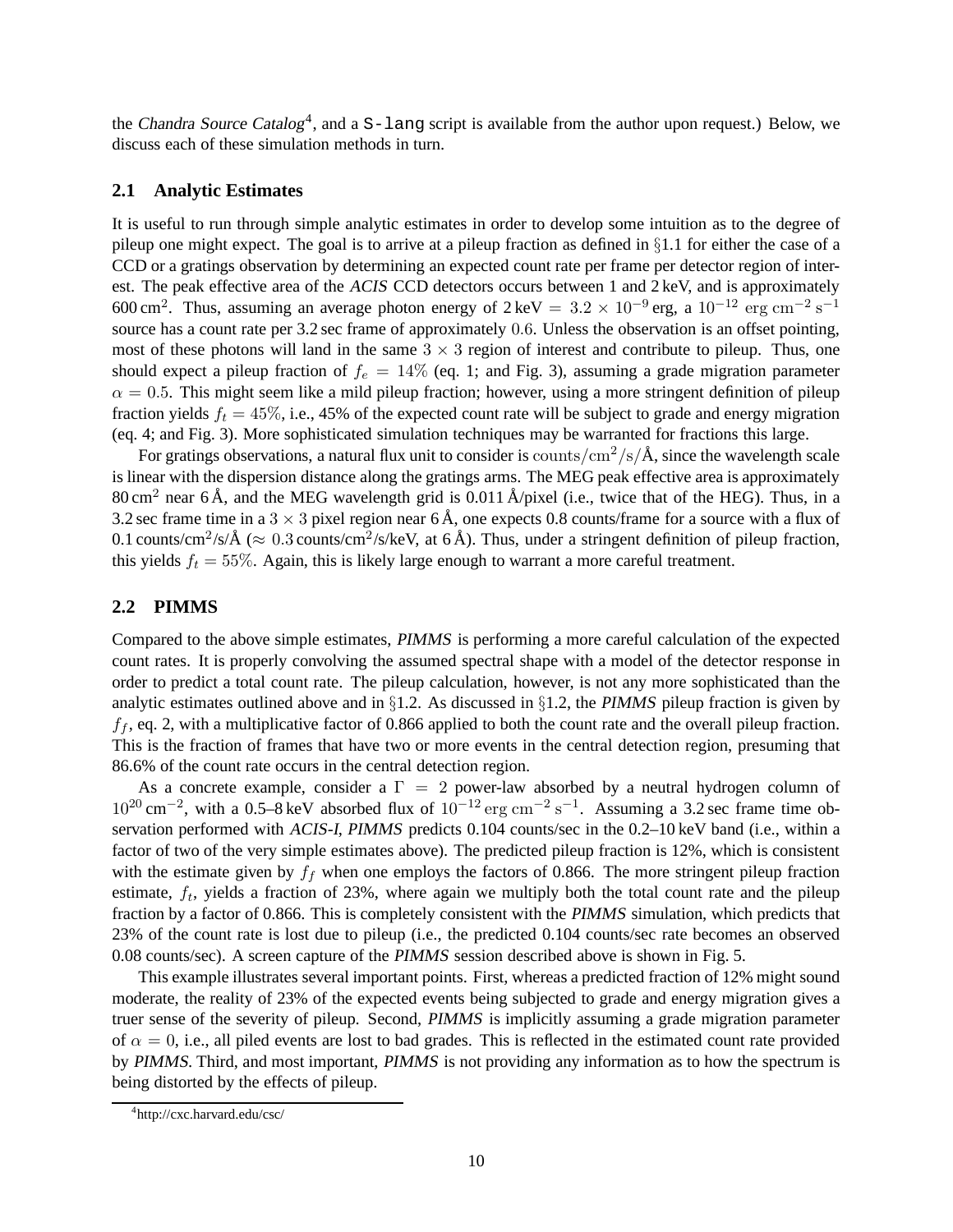

Figure 5: A screen capture of the PIMMS session described in the text.

For gratings observations, PIMMS only provides a useful estimate of the pileup fraction for the  $0^{th}$  order spectrum. Employing the  $10^{-12}$  erg cm<sup>-2</sup> s<sup>-1</sup> power law source model discussed above and considering the HETG gratings, PIMMS predicts count rates of 0.019 cps, 0.014 cps, and 0.006 cps in the  $0^{th}$  order, MEG first order, and HEG first order spectra, respectively. (This is consistent with our earlier discussion that for a hard source, inserting the gratings reduces the total count rate by a factor of approximately three.) The predicted pileup fractions,  $f_f$ , are 2%, 2%, and 1%, respectively. Only the first of these numbers, that for the  $0^{th}$  spectrum, has any accuracy. The latter two pileup fractions are calculated presuming that the entire first order count rate falls within a region comparable in size to a point source imaged without the gratings. For gratings observations, and to assess the effect of pileup on spectral shapes, one needs to turn to more sophisticated simulations.

### **2.3 Spectral Simulations**

If one wishes to determine the effect of pileup on spectral shapes, as well as the effect on the count rate, one needs to perform a spectral simulation. The simplest way to do this for an ACIS (non-gratings) observation is to use one of the X-ray spectral fitting packages – Sherpa, ISIS, or XSPEC– to create a fake spectrum with the pileup model of Davis (2001) applied. Compared to PIMMS, this has the additional advantages of allowing one to explore a far wider range of spectral models and to explore the effect of the grade migration parameter,  $\alpha$ . Threads for creating simulated data sets with *Sherpa*, *ISIS*, and *XSPEC*, respectively, can be found on the web at:

```
http://cxc.harvard.edu/sherpa/threads/aciss_sim/index.py.html
http://space.mit.edu/cxc/isis/examples/ex_fakeit.sl
http://space.mit.edu/cxc/isis/examples/ex_pileup.sl
http://heasarc.gsfc.nasa.gov/docs/xanadu/xspec/manual/XspecWalkthrough.html
```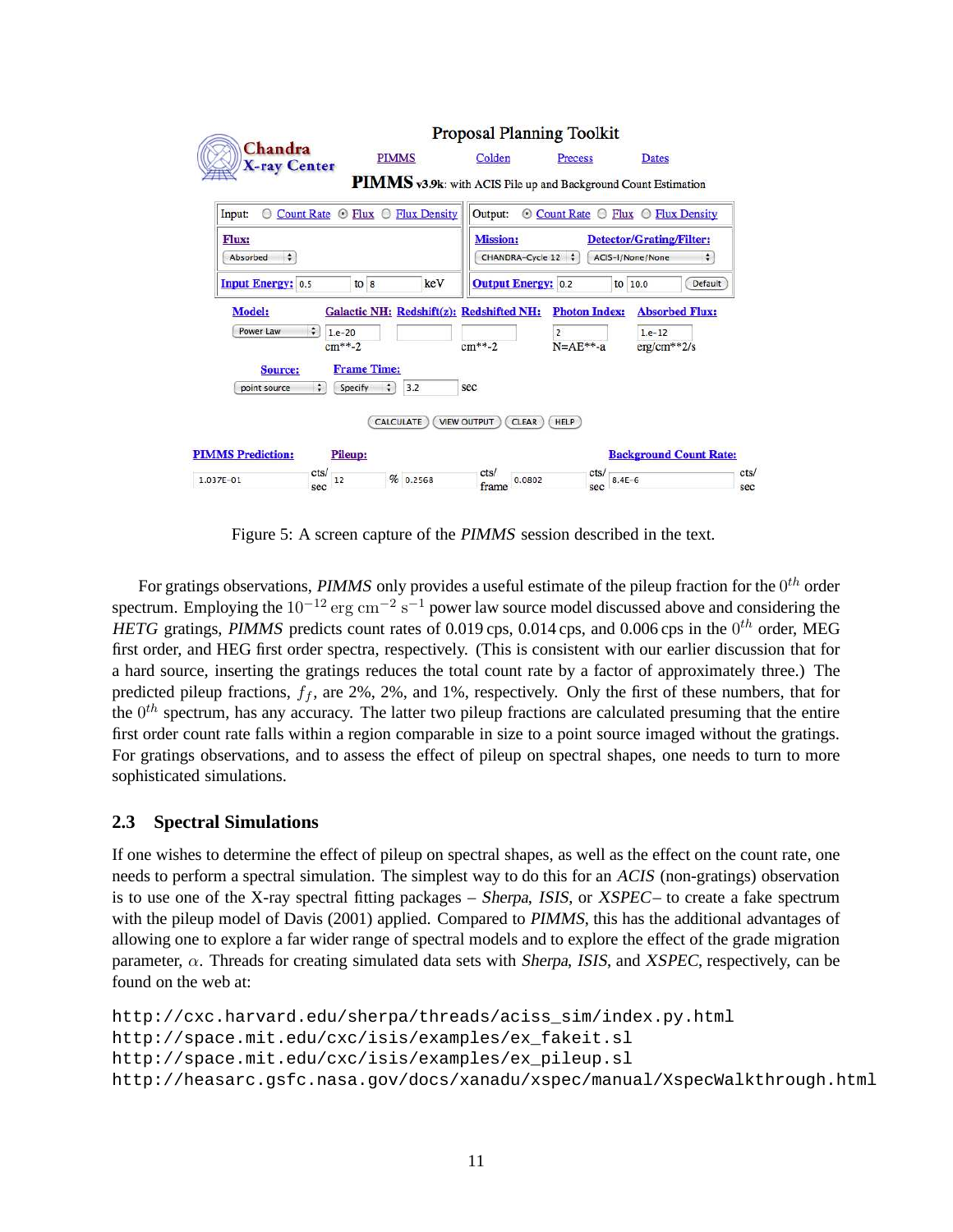

Figure 6: Left: Simulations of a 50 ksec ACIS-S observation of an absorbed power-law source with  $N_h = 10^{20}$  cm<sup>-2</sup>,  $\Gamma = 2$ , and 0.5–8 keV flux of  $10^{-12}$  erg cm<sup>-2</sup> s<sup>-1</sup>. The spectrum represented by the hollow diamonds does *not* have the effects of pileup simulated. The spectrum represented by the filled blue diamonds has pileup simulated with a grade migration parameter of  $\alpha = 1$ . Middle: The same piled spectrum as on the left; however, it has been fit with an absorbed power-law model *without* assuming pileup. The derived photon index is  $\Gamma = 1.46 \pm 0.04$  (90% confidence level). Right: The same piled spectrum as on the left, fit with an absorbed power-law and using the pileup model. The fit finds  $\Gamma = 1.82 \pm 0.12$  and  $\alpha = 0.26 \pm 0.06$  (90% confidence level; see text).

In Appendix A and B, we present scripts to use within Sherpa (python script) and ISIS (S-lang script) to create a fake spectrum of a piled up, absorbed power-law, as observed by the ACIS-S detector. These scripts make use of effective area files and response matrices for simulating Chandra data that can be obtained from:

#### http://asc.harvard.edu/caldb/prop\_plan/index.html

Results of these simulations are shown in Fig. 6.

The simulations shown in Fig. 6 are for a full frame (3.24104 sec, which is comprised of 3.2 sec of integration time per frame) observation of a mildly absorbed ( $N_h = 10^{20} \text{ cm}^{-2}$ ),  $\Gamma = 2$  power-law with a 0.5–8 keV flux of  $10^{-12}$  erg cm<sup>-2</sup> s<sup>-1</sup>. We have chosen a grade migration parameter of  $\alpha = 1$ , i.e., *all* piled events are retained as 'good events'. *This is likely to be an unrealistic assumption*; however, it was chosen to accentuate the effects that pileup possibly can have at high energy. Note that for these parameters, the overall count rate is reduced, but the high energy count rate is increased. This particular simulated spectrum has a pileup fraction (accessed via the print (get pileup model()) command in Sherpa, or the print kernel() command in ISIS) of  $f_e = 23\%$ .

To highlight the spectral effects of pileup in these simulations, we fit the piled spectrum with an unpiled power law. In order to explain the reduced count rates at low energy, and the increased counts at high energy, the fitted power-law photon index is  $\Gamma = 1.46 \pm 0.04$ . Fitting the fake data with a piled power law, but letting the fitted grade migration parameter also be a free parameter, yields  $\Gamma = 1.82 \pm 0.12$  and  $\alpha = 0.26 \pm 0.06$ . (That is, this fitted model predicts a harder intrinsic power-law, but fewer piled events being retained as 'good events'.) This fitted photon index is closer to the 'true' value, but does not agree with it. This emphasizes an important point, which we will discuss in greater detail in §4: there are many degeneracies in models of piled spectra, and it is extremely difficult to unambiguously model all of the effects of pileup. This is especially true of 'featureless' spectra such as a power-law. As shown in Fig. 6, a piled power-law appears as an unpiled power-law with a different slope<sup>5</sup>.

Here we used a value of  $\alpha = 1$  in these simulations. This is likely an unrealistic value (i.e., all piled events are retained as valid photon events). What value should users employ in their simulations? As of yet,

 $^5$ These points are discussed further at http://space.mit.edu/cxc/analysis/PILECOMP/index.html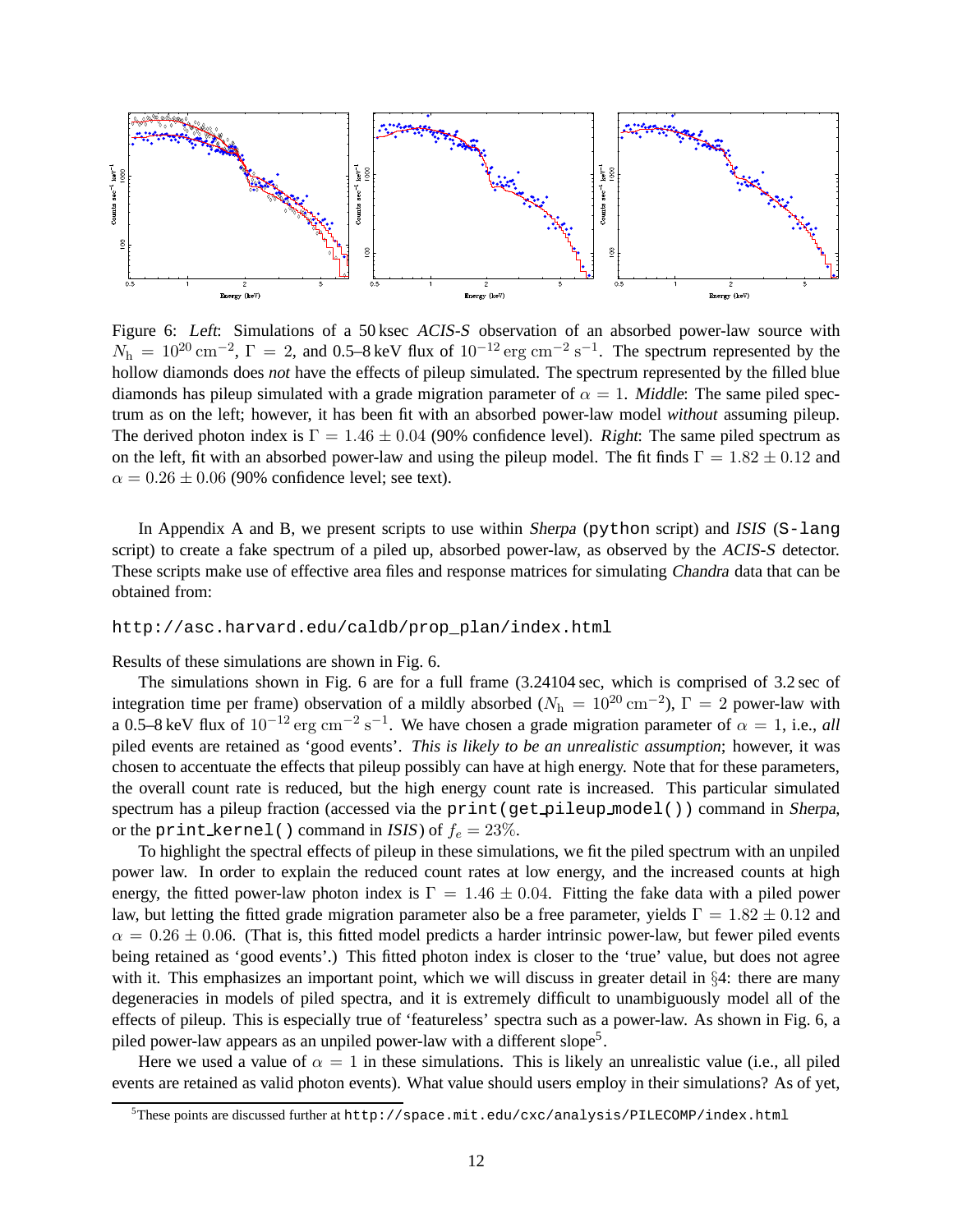



Figure 7: Left: Observations of a very piled source from Chandra ObsID 2561. The black line is the incident count rate estimated from the readout streak, the red line is the detected count rate from the piled source, and the blue line is the predicted, piled count rate using the readout streak lightcurve and assuming a pileup parameter of  $\alpha = 0.7$ . Right: The same observation as on the left showing the fraction of "Grade 0" (single pixel) events as a function of incident count rate.

there has been no systematic study of what values of  $\alpha$  yield the most realistic results in actual observations. Our experience has been that values of  $\alpha$  near the extremes of 0 or 1 are unrealistic, but we have found instances where  $\alpha$  is apparently large. As an example, in Fig. 7 we show a lightcurve of a piled source observed on ACIS-S-S3 (i.e., one of the backside illuminated chips). An estimate of the incident count rate on the detector is obtained from the detector readout streak<sup>6</sup>, which can be compared to the detected piled count rate and the predictions of the simple pileup model (see eq. 4 and Fig. 3). Here a value of  $\alpha \approx 0.7$ reproduces the observations well. The mere fact that we have found a number of Chandra observations with detected counts per frame  $> 0.5$  suggests that  $\alpha > 0.5$ .

A reasonable suggestion therefore might be to use values of  $\alpha \geq 0.5$ . We stress, however, that the "best" value of of  $\alpha$  might in fact depend upon the spectrum of the source and whether one observes with ACIS-S or ACIS-I. For users who are especially concerned about the effects that different choices of  $\alpha$  might have, it is suggested that they systematically set and freeze  $\alpha$  to a variety of values in both their simulations and their fits, and then explore the effects of these choices on the other fit parameters of interest. The resultant fit variations can then be regarded as the potential systematic errors in fitting a piled source. As regards the other parameter choices available in the spectral-fitting package versions of the Davis (2001) pileup model, these are discussed in greater detail in §4.

For the case of pileup correction in a gratings observation, there are no models standardly available as part of any of the major spectral fitting packages. However, a simple S-lang user model, simple gpile2, has been developed (Nowak et al. 2008; Hanke et al. 2009) for use in the *ISIS* spectral fitting package. It is meant to model pileup in *first order spectra only*. A copy of the code is found in Appendix C and is described in further detail in §4. This model is meant for cases of very mild gratings pileup, i.e., where the peak pileup fraction for *total* event loss,  $f_t$  is approximately  $<$  40%. This model uses the fact that incident counts/sec/ $\AA$ is proportional to incident counts per frame per pixel, and that the detected first order count rate should be

<sup>6</sup> see http://cxc.harvard.edu/ciao/threads/streakextract/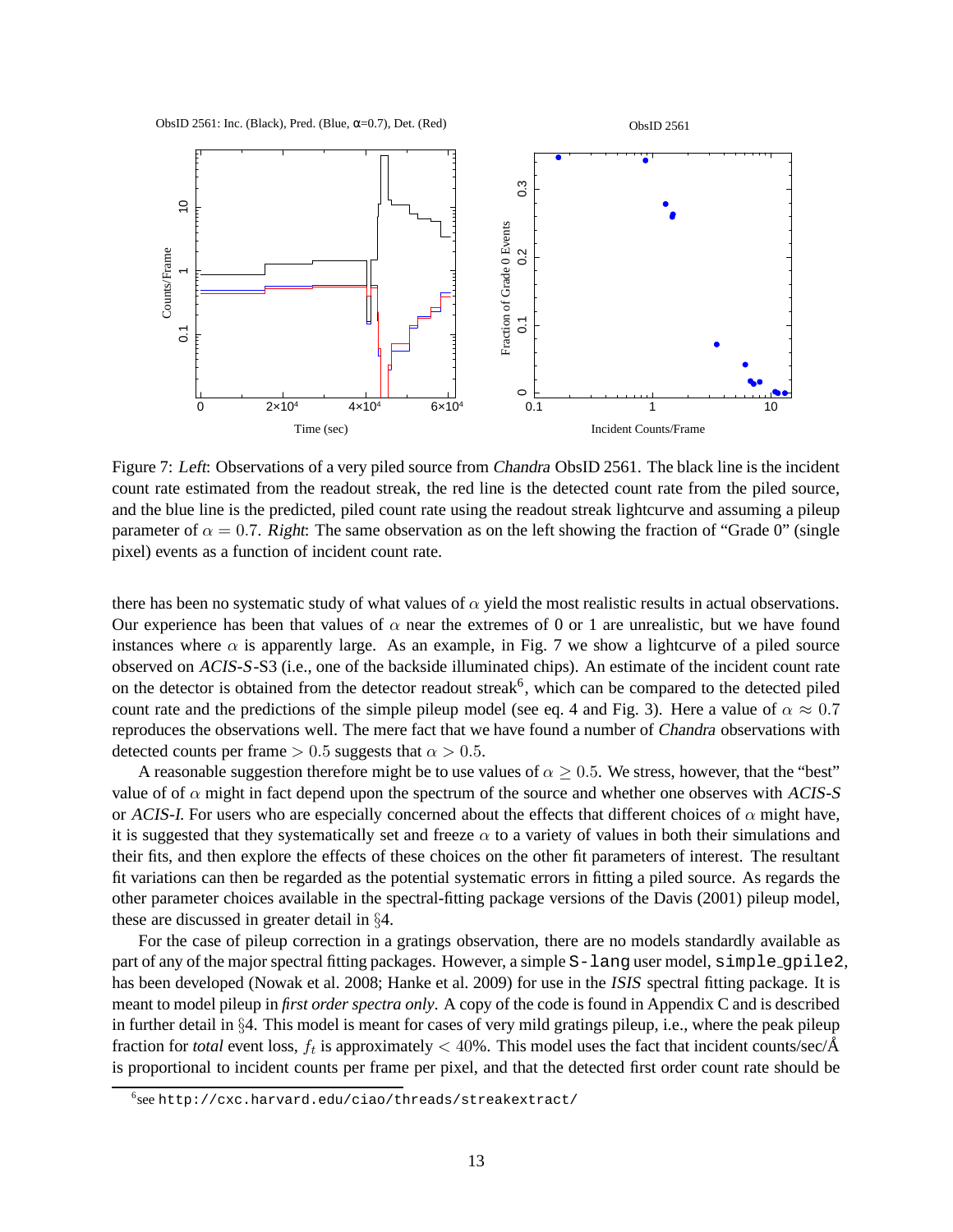exponentially decreased by a factor that is proportional to this latter quantity. The normalization factor to be used is in fact a parameter of the model. The maximum decrease in first order events occurs usually, but not always, near the peak of the effective area curve for the observation in question. Given this model one can simulate gratings spectra in a manner similar to that described above for CCD spectra.

#### **2.4 MARX Simulations**

MARX is the most sophisticated means of simulating observations with pileup; it is perhaps the best method for simulating pileup in gratings observations; and it is the only method for simulating pileup in imaging observations. As described in the MARX manual and web pages<sup>7</sup>, MARX implements a version of the pileup model of Davis (2001), where users can choose instrumental parameters (e.g., integration frame time, offset pointing angles. the presence of gratings), as well as pileup parameters (i.e., the grade migration parameter,  $\alpha$ ). The resulting output can be extracted and analyzed very much in the same manner as real Chandra observations. For simple point source spectra without the use of gratings, it is likely that the simulation scripts presented in the appendices will suffice. However, if one wishes to determine whether implementing an offset pointing will be sufficient to reduce pileup in a point source, then MARX simulations are the best means of doing this. In this case, one can use Sherpa, ISIS, or XSPEC to create the input flux spectra (i.e., unfolded spectra) for the MARX simulation. (This is described in the MARX manual.)

 $MARX$  is also the preferred method for simulating pileup in gratings spectra. Although one can use the simple gpile2 model (Appendix C) to create fake spectra in ISIS, MARX will yield a more selfconsistently calculated pileup amplitude. Additionally, MARX is the only means of assessing the effects of pileup on higher order gratings spectra.

Although pileup over extended regions is rare (gratings observations of the Crab nebula are notable examples exhibiting extended pileup), MARX is the only means of simulating its effects. A perhaps more common case of 'imaging' pileup assessment is to study the pileup-induced distortion of the PSF (see Fig. 2). Again, MARX is the only means of performing such simulations. For further information creating simulations of piled spectra, users are referred to the MARX manual.

## **3 Pileup Detection**

Currently, there are no tools for the automatic detection of pileup in a Chandra observation. A number of ideas have been explored, but none have proven sufficiently robust for routine use. For example, one might imagine that piled observations show more complicated charge cloud patterns for their detected events. As a test of this, Fig. 7 shows the ratio of "Grade 0" (single pixel) events to total events for an extremely piled observation. Whereas there is a noticeable decrease of such events as the incident count rate increases, this dramatic decrease does not set in until count rates > 0.9 counts/frame. The source is already very piled well before this threshold. Likewise attempts to distinguish piled sources based upon distortions of PSF shape have not yielded a robust pileup test.

Lacking a robust test, perhaps the best quick indicator of the presence of pileup is to employ a count rate selection criterion. As shown in Fig. 3, the pileup fraction is an increasing function of incident count rate, but a double valued function of *detected* count rate. Point sources with approximately less than 0.1-0.2 detected counts per frame integration time will either be on the branch of solutions with mild to moderate pileup, or very heavy pileup. The latter likely will be obvious from a very distorted shape of the PSF and the presence of a significant readout streak. Sources with approximately greater than 0.1-0.2 detected counts per frame are likely to be affected strongly by pileup. Again, as always, whether any given pileup fraction

<sup>7</sup> See: http://space.mit.edu/ASC/MARX/ and http://space.mit.edu/ASC/MARX/examples.html.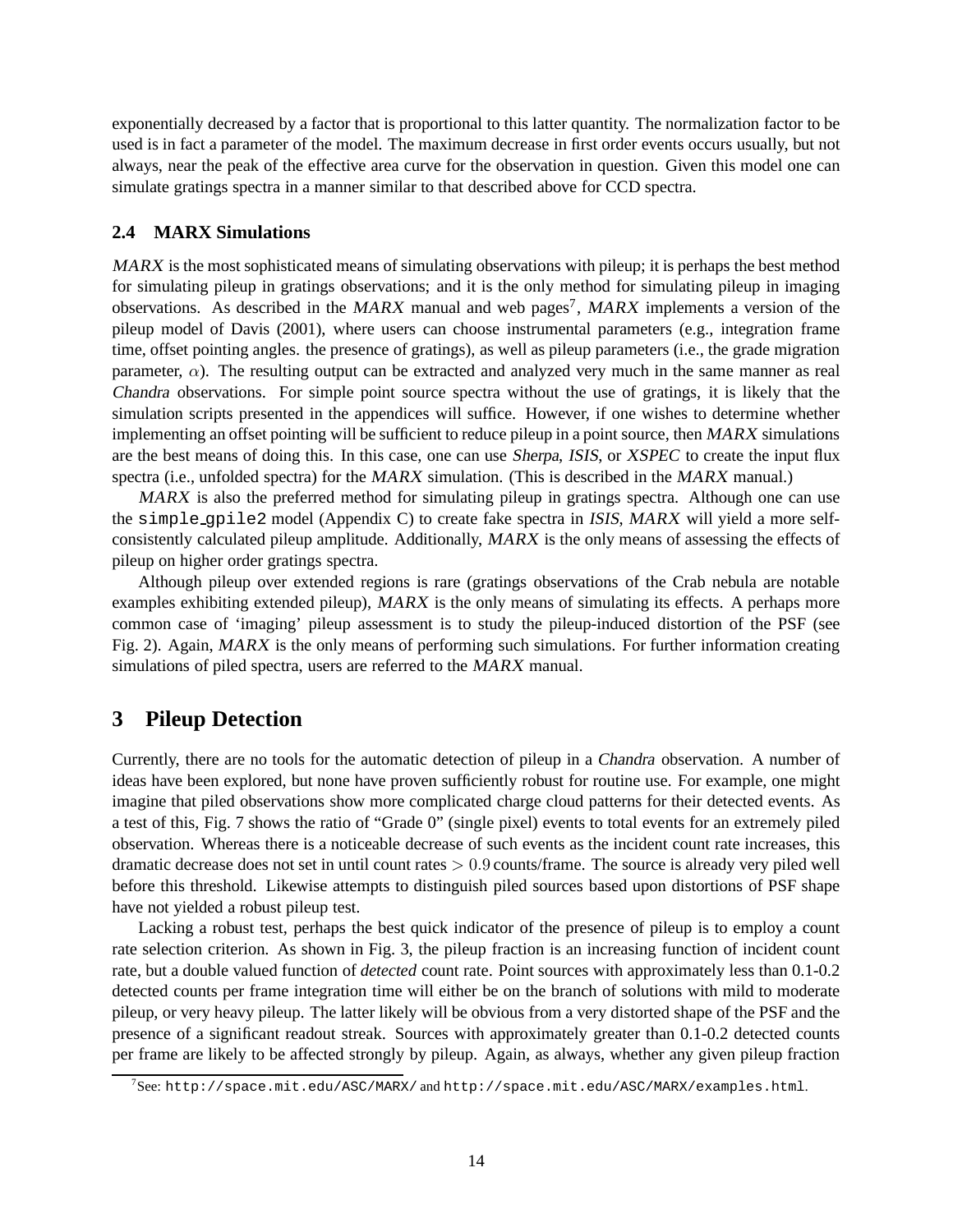should be considered 'significant' will depend upon the scientific questions being addressed by the data. A detected count rate criterion, however, should reliably give a *lower limit* to the pileup fraction.

### **4 Pileup Mitigation**

Currently, the only available methods for pileup mitigation are for application to spectral observations. There are no standard methods for 'correcting' images or lightcurves (although see Tomsick et al. 2004 for a discussion of pileup effects in an example of a Chandra lightcurve, and see the work of the Chandra CCD group, described at http://www.astro.psu.edu/users/townsley/simulator and http://www.astro.psu.edu/xray/acis/acis analysis.html for descriptions of efforts to develop an *ab initio* model of pileup and pileup correction). For observations without the gratings, Sherpa, ISIS, and XSPEC have implementations of the model of Davis (2001). We will describe the 'practical use' of this model below. For observations with the gratings, one can use the simple gpile2 model of Appendix C, use of which will also be described below. An extension of the model of Davis (2001) to the case of gratings observations, as described in Davis (2003), has been developed and may be released pending further calibration against gratings spectra.

#### **4.1 Correcting Imaging Observations**

By 'correcting' or 'mitigating' pileup, what we actually mean is applying the effects of pileup to a model spectrum, and then forward folding this model through a detector response. This forward folded model prediction is then compared to to the observed spectrum<sup>8</sup>. This process is described in detail in Davis (2001). Here we describe the parameters of this model (common to its implementations in the three major spectral fitting packages), and give practical advice for this model's use.

There are a number of assumptions that go into the pileup model that must be kept in mind during its use, both in the data preparation phase and in the model fitting phase. The model presumes that simple counting statistics for a *steady source* apply. Therefore one first needs to examine the lightcurve and only extract spectra from intervals with comparable count rates. If one does wish to derive an 'average' spectrum for a variable source, the best procedure is still to separate the data into periods of nearly uniform rate, but then perform a joint fit to the resulting spectra (perhaps in the fit tying together the same parameter, aside from normalizations, from one spectrum to another). It is difficult to come up with an <sup>a</sup> priori number for the amount of variability within a lightcurve that one can tolerate in a pileup fit. The general rule of thumb, however, is that the greater the pileup fraction, the greater the need for uniformity in the lightcurve.

The pileup model also presumes that one has extracted all the good grade events, and hasn't unnecessarily removed data. The pre-CIAO 3.2 'afterglow detection' routine, acis detect afterglow, could, for bright, piled sources, accidentally remove events associated with source photons<sup>9</sup>. In all subsequent CIAO releases this tool has been replaced with  $acis$  run hotpix, which does not suffer from this problem and is the norm for 'standard processing' of current data. For older data, one must make sure that afterglow correction has not been applied with acis detect afterglow, and has been removed if that tool has been used.

Spectra representing extended emission can also be analyzed with the pileup model. Similar to the restrictions on lightcurve variability, the model presumes *spatial uniformity*. Thus, one must make sure to only extract extended regions of similar count rate and spectral shape. As discussed below, the model

 ${}^8$ This brings up a subtle point. The spectral fitting packages compare the model to the data presuming the usual counting statistics (or other statistics defined by the user). This is in contrast to MARX, where the counting statistics are first calculated and then the pileup is applied. The latter is more correct. However, given the likely large uncertainties in the pileup model (e.g., the grade migration parameter), the former is deemed acceptable in the context of these models.

 $^{9}$ See the thread at http://cxc.harvard.edu/ciao/threads/acisdetectafterglow/.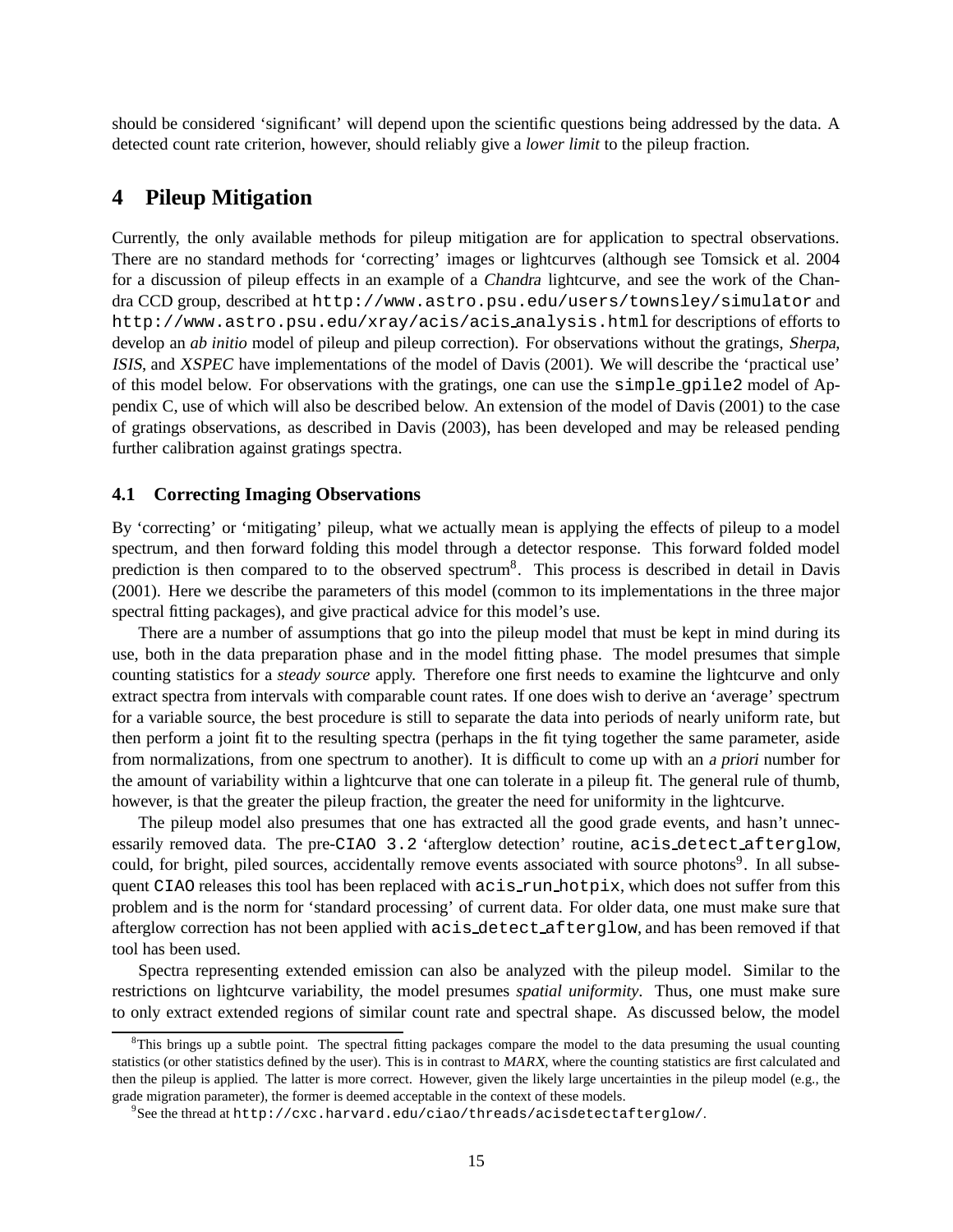contains a parameter for the number of independent regions (approximately  $3 \times 3$  pixel islands) contained within the extraction region.

Also as discussed below, the model contains a parameter for the fraction of the spectrum that is within the central, piled, portion of the PSF (as opposed to the remaining fraction of the spectrum, assumed to be in the unpiled wings of the PSF). The default value of this parameter is 95%, i.e., 95% of the spectrum is subject to pileup, and 5% is left unpiled. This fraction is approximately correct if one extracts counts from an on-axis source from a circular region of greater than 2 arcsec radius ( $\approx$  4 pixel radius). That is, for that extraction radius, approximately 95% of the incident counts arrive within the central 1 arcsec radius, and are likely subject to pileup (for their given incident rate), while the remaining 5% of counts reside between 1– 2 arcsec radii and are significantly less piled. Note that ideally, this fraction should be energy dependent, and this is another simplification introduced by the model. If one needs to extract a smaller region (for example, due to a neighboring source), one might expect the fraction subject to pileup correction to increase. If one extracts a substantially larger region, or moves off axis, one might expect the fraction subject to pileup to decrease. One might also expect this fraction to be greater for very soft sources as opposed to very hard sources. Given that for all energies below 6.4 keV 85% *or more* of the photons arrive within the central 1 arcsec, one should always expect this parameter value to be  $> 0.85$ .

The pileup model also requires a value for the fractional exposure, which should be set to the fracexpo found in the Chandra spectrum FITS file header. ISIS will automatically read this value (although it can be overwritten via the set kernel command), whereas for Sherpa it is set by hand, while XSPEC lacks this parameter. (See below for working around this issue in XSPEC.) This keyword gives the fraction of frames during which the *the source region* was exposed. "Cosmic ray blooms" prevent approximately 2– 4% of frames obtaining data at any specific location (thus yielding fracexpo=0.96–0.98). Dithering the source over a bad pixel or column, or off a chip edge, also leads to a fractional loss of observing time (i.e., frames). In calculating the pileup model, ISIS and Sherpa determine the counts/frame as the total counts per total exposure time, multiplied by the frame time and divided by the fractional exposure. Note that this "correction" is already included in the calculation of the effective area file for the given spectrum and therefore is not a parameter needed for unpiled spectra. However, since pileup is non-linear function determined by counts *per frame*, and not average counts per time, knowledge of fracexpo is necessary to determine the true counts per frame used in pileup correction. Since XSPEC has only one time parameter, fr time, and lacks a fracexpo model parameter, when using the XSPEC pileup model one should set the  $fr$ -time parameter to be the value of the true frame time divided by  $fr$ acexpo. This will effectively reproduce the same model behavior obtained using the two separate model parameters in either Sherpa or ISIS.

To reiterate, in preparing the data for use with the pileup model, one should extract events that: have uniform rates in both time and across extended regions (if applying the pileup model to an extended source), do not have afterglow correction applied to them with the acis detect afterglow tool, and come from a 4 pixel radius region (if extracting an on-axis point source, without nearby neighboring sources). In actually applying the pileup model, there are up to 7 parameters:  $n$ regions (n/nregions), g0 (g0/g0), alpha (alpha/alpha), psfrac (f/psfrac), nterms (nterms/max ph), and fracexpo (fracexp/) The names here refer to the parameter names under ISIS, with the latter two being set via the set kernel command rather than in the fit function. The parameter names in parentheses are those under Sherpa/XSPEC, respectively. Additionally, Sherpa and XSPEC have an explicit parameter for frame time, ftime/fr\_time. (In ISIS, the frame time is automatically read from the data file header, but can be overridden with the set\_frame\_time command.) We describe these parameters below.

• nregions (n/nregions): Divide the model counts among nregions regions, to which the pileup model will be applied independently. This should be approximately the number of  $3 \times 3$  pixel islands in the extracted spectra. For point sources, it is unity. In either case, it should remain a frozen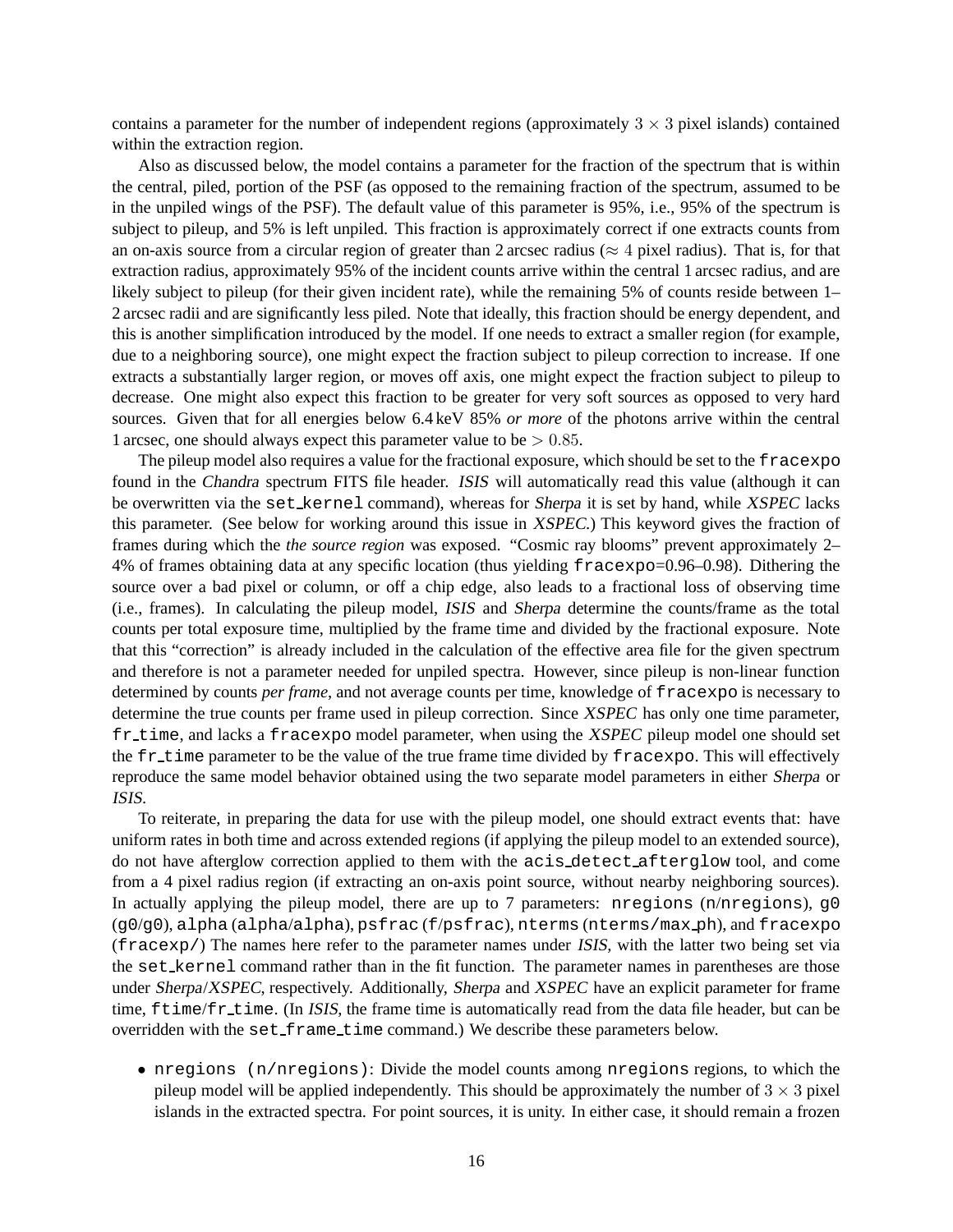parameter in the fits.

- $q0$  ( $q0/q0$ ): Grade correction for single photon detection. I.e., a fraction q0 of single photon events will be retained as good grades. In practice, this should be frozen to unity in any fit.
- alpha (alpha/alpha): The grade migration parameter, such that the probability of n events piled together in a single frame being retained as a 'good grade' is alpha<sup>n-1</sup>. This parameter can range from 0 to 1, and it is the parameter most likely to be allowed to vary in a fit.
- psfrac (f/psfrac): The fraction of events in the source extraction region to which pileup will be applied. A typical value is  $\approx 0.95$ , and it should always be  $> 0.85$ . This is the second most likely parameter to be allowed to vary in a fit.
- nterms (/max\_ph): This is the maximum number of photons considered for pileup in a single frame. For practical purposes, this should be left frozen at its maximum value.
- fracexpo (fracexp): As discussed above, this parameter is the fraction  $\leq 1$  of frames that are actually exposed. It should be frozen to the value in the Chandra spectrum file header, unless one is attempting to model novel deadtime effects. For example, if one is applying pileup correction to an eclipsing source where the eclipses were not otherwise removed from the spectrum via application of Good Time Interval (GTI) filters, then fracexpo could be set to account for this in the fit to the spectrum.
- Frame Time  $(ftime/fr_time)$ : In ISIS, the frame time is automatically read from the data file header (or defaulted to 3.2 sec if a frame time cannot be read). This value can be overridden with the set frame time command. In Sherpa and XSPEC, the frame time is a parameter of the fit function. In Sherpa it should be set to the good exposure time per frame. This should be equal to the EXPTIME keyword in the header (the TIMEDEL keyword includes an additional 41.04 msec, for the readout time per frame). Since XSPEC lacks separate fr\_time and fracexpo parameters, the combined effects of the two should be obtained by setting the  $f_{r,t}$  time parameter equal to the good exposure time per frame divided by the fractional exposure (EXPTIME/FRACEXPO).

Although there are seven potential parameters of the model, two should almost never be changed (g0, nterms), three should be frozen to values based upon the observations (nregions, fracexpo, and frame time), leaving only two to potentially be used as fit parameters (alpha, psfrac). In terms of 'practical advice', even these two should be left frozen in initial fits to the data. We suggest that alpha be frozen to a value between 0.5-0.7, and psfrac be frozen to 0.95 at the start of the fitting process. One should first explore the parameters of the model that is being piled, especially as regards model normalization.

As shown in Fig. 3, the pileup model can be 'double valued' in terms of incident count rates, vs. detected count rates. I.e., for a given detected count rate, there is a high flux solution and a low flux solution. With the pileup parameters initially frozen, the user should determine which branch of solutions is most correct for the observation in question. Additional constraints on likely normalizations can be obtained by looking at other information from the data set. Can an incident count rate be determined from a readout streak? Are there enough counts in the wings of the PSF to make an estimate? Are there archival or concurrent observations that can help one to estimate the expected incident count rate? Referring to Fig. 3, one sees that the low and high flux solutions are often separated by factors of three or more in incident flux. If one can reasonably estimate which branch the fit properly belongs to, model normalization parameters should be constrained so as not to allow the fit to 'wander' to the other branch.

Note, however, that the curve of detected counts vs. incident counts is fairly flat in the regime of  $\approx 0.5$ detected counts per frame. (This is assuming  $a1pha = 0.5$ , but the result is not very different for nearby values of alpha.) This will be an intrinsically very difficult regime to fit with the pileup model.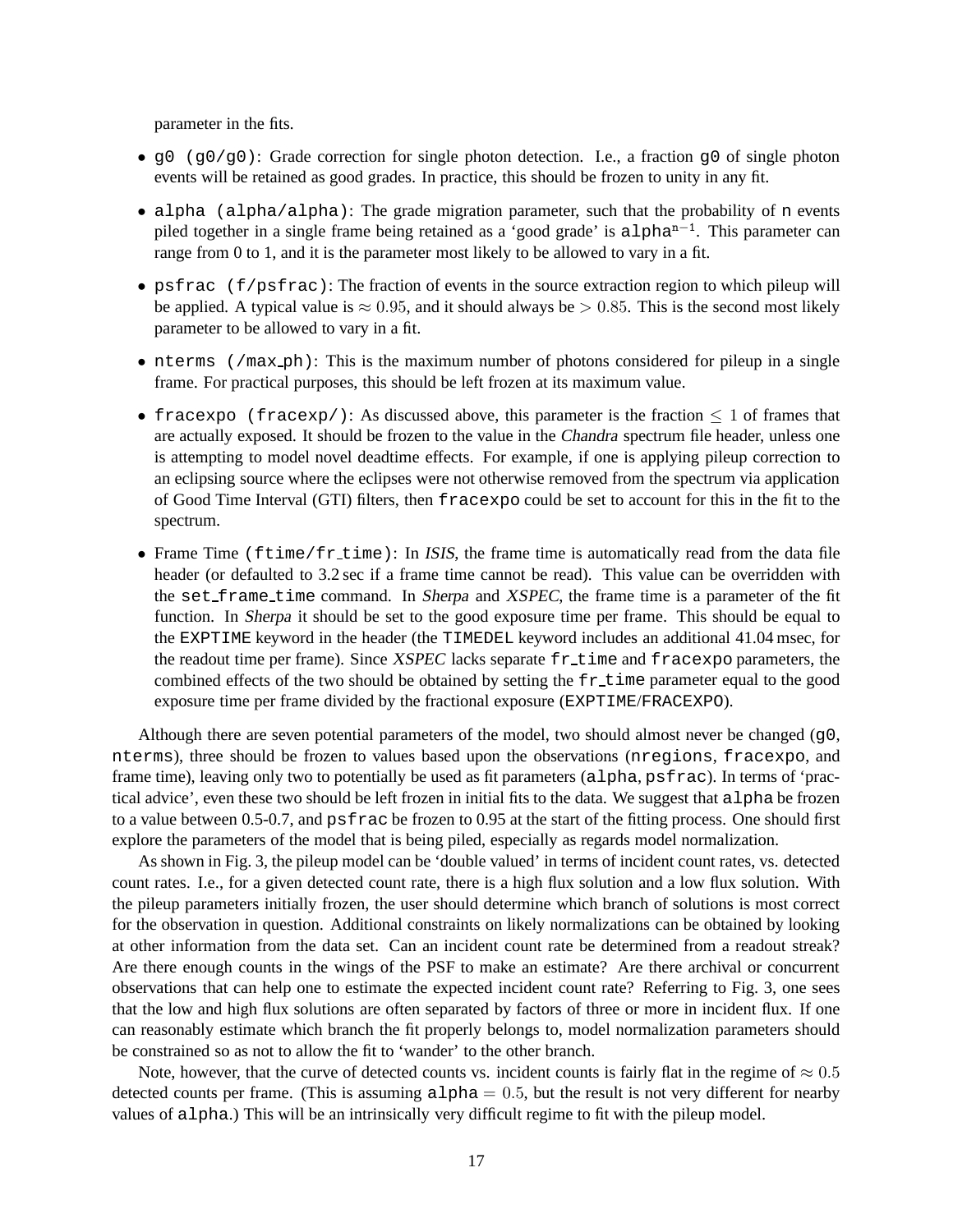Once an initial fit has been obtained, and the model normalization parameters have possibly been constrained to avoid an unwanted (low or high flux) branch of solutions, one can explore fits with alpha and psfrac thawed. At this point, there potentially might be numerous 'local minima' in the fitting process. To reduce the number of local minima, it is again advantageous to freeze or constrain other fit parameters, if possible. Archival or contiguous observations, from Chandra or other observatories, may prove useful. If one is fitting the pileup model to a  $0<sup>th</sup>$  order gratings spectrum, fits to the dispersed spectrum will provide a useful guide. As another example, simultaneous RXTE observations might constrain a power law component that extends to higher energy. Archival ASCA data might constrain a lower energy component, if one has reason to believe that it is not time variable. Surveys might suggest reasonable limits for any neutral column in the fit.

In addition to limiting the fit ranges of other model parameters, it is also useful to use several different fit methods. ISIS offers five (lmdiff, minim, levenberg-marquardt, plm – a parallelized Levenberg-Marquardt method – and subplex), while Sherpa offers a number of methods (levenberg-marquardt, Nelder-Mead, as well as 'Monte Carlo' versions of fit methods). Under ISIS we suggest that both lmdiff and subplex should be tried in any pileup fit (although the subplex method can be very slow, albeit thorough, in its search of parameter space). Under Sherpa, Nelder-Mead is a recommended fit method. Given the possibility of very long run times, the 'Monte Carlo' versions of these fit methods may not be the optimal choice in Sherpa. Instead, for both Sherpa and ISIS, searching for lower  $\chi^2$  minima can often be accomplished by initiating error searches on a number of the fit parameters, and then refitting if the error search finds a new  $\chi^2$  minimum. This procedure of fitting, error searching, then refitting, often can be faster than using one of the 'Monte Carlo' fit methods. (This paradigm of fit-error search-refit is the default behavior of the ISIS conf-loop function. Both ISIS and Sherpa also provide parallelized error bar searches on multi-core machines.)

Finally, it is worth noting that even when all of the above suggestions are employed, the pileup fit might produce a range of fits with only minimal differences in  $\chi^2$ . This can be especially true for the fit parameter alpha, with a wide range of alpha producing fits of comparable  $\chi^2$ . In such cases, it is suggested to freeze alpha at a range of values and at each value fit the spectrum and determine error bars for the other model parameters. The variations in the model parameters with alpha can then be treated as systematic errors.

#### **4.2 Correcting Dispersed Gratings Observations**

The pileup correction for CCD spectra, given a presumed or fitted  $\alpha$  parameter, incorporates a scheme for calculating a pileup fraction that is internally self-consistent, given the assumptions of the model. There currently is no such similar model for gratings spectra that is standardly incorporated into any of the fitting packages. However, a scripted model has been developed for ISIS.

The ISIS pileup correction/estimation model, simple gpile2.sl, can be incorporated via a S-lang script which we present in Appendix C. The original version of this model, simple gpile.sl was presented in Nowak et al. (2008). (The Appendix of that paper presents a full description of its use.) The revised version, simple gpile2.sl, was first presented by Hanke et al. (2009). The original version of the model used peak pileup fraction as a fit parameter, whereas the new model instead uses a fit constant that essentially converts from incident count rate per frame per Angstrom to a pileup fraction. That is, the model spectrum for each grating arm is scaled by a factor  $\exp(-\beta_i R_i(\lambda))$  (see eq. 4), where  $R_i(\lambda)$  is the rate, for a specific gratings arm, in units of counts/sec/ $\hat{A}$ . The  $\beta_i$  become the principle fit parameters of the model. As written, the model is only applicable to *first order* gratings spectra, although it will employ information from the 2nd and 3rd order gratings spectra.

The model uses the concept that for first order gratings spectra, pileup results in a wavelength-dependent exponential loss of flux, based upon the counts per frame per pixel (see eq. 4). For the gratings, counts per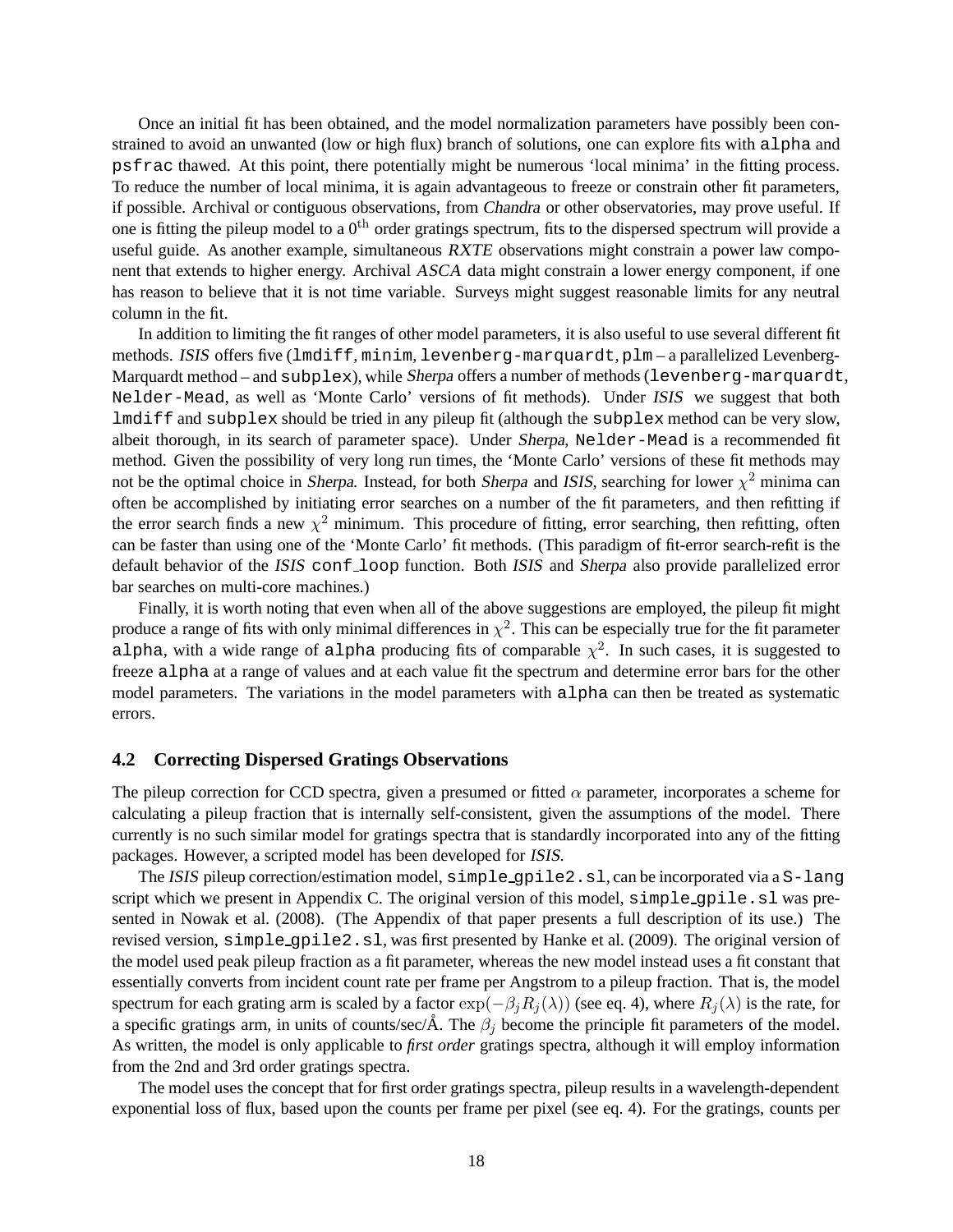

Figure 8: A mildly piled gratings spectrum, from the MEG -1 order. The orange line (passing through the data) is a fit utilizing the simple gpile2.sl model, with a peak pileup fraction of  $\approx 10\%$  The red line (extending above the data) is the same model with the pileup turned off.

frame per pixel is proportional to counts per second per  $\AA$ . Given that the response matrix for the gratings is nearly diagonal, this latter rate is nearly equal to the computed model flux multiplied by the detector effective area (i.e., the 'arf' for the observation<sup>10</sup>). Thus the  $\sin\theta$  equal equal equal is implemented as a simple convolution. The unpiled model flux is calculated, multiplied by the detector effective area, and then scaled by the  $\beta_i$  fit parameter and by the vector value of fracexpo (which is automatically read from the gratings arf file). An exponential of this scaled model count rate is taken, and then multiplied by the unpiled model.

In practice, when applying this model the greatest degree of pileup often occurs in the MEG gratings, near the peak of its effective area at approximately  $6 \text{\AA}$ . (This statement is, of course, dependent upon incident spectrum.) At this wavelength, the MEG has larger effective area than the HEG, and has pixels that cover twice the wavelength range (i.e., it has half the spectral resolution of the HEG). Thus the peak pileup fraction in the MEG tends to be approximately two times larger than the peak pileup in the HEG.

In terms of the  $\beta_i$  parameters, we expect the fit parameters to be larger for MEG than HEG owing to the factor of two difference in wavelength scale between the two sets of detectors. As a rough estimate for the expectation for these parameters,  $\beta_i \approx 3-4$  pixels  $\times 0.011$  Å/pixel (MEG)  $\times$  frame time (1.8 sec, for a 1/2 sub-array, which is the standard recommendation for a gratings observation of a moderately bright source). Thus, we expect  $\beta_{\text{MEG}} \approx 0.06{\text -}0.08$ , and  $\beta_{\text{HEG}} \approx 0.03{\text -}0.04$ . These values are consistent with those fit by Hanke et al. (2009) to piled gratings data of Cyg X-1. It is recommended, however, that the  $\beta_i$  parameters be left as freely variable fit constants in actual applications of this model to Chandra gratings data.

 $10$ For Chandra gratings observations, most of the effective area is incorporated into the arf, but some of it is incorporated into the rmf file. Ideally, to apply the model one should factor the combined arf/rmf response into a unit normalized rmf and an arf. This latter arf, containing the full effective area, should be used in the simple gpile2.sl model. This factorization procedure is described in the Appendix of Nowak et al. (2008).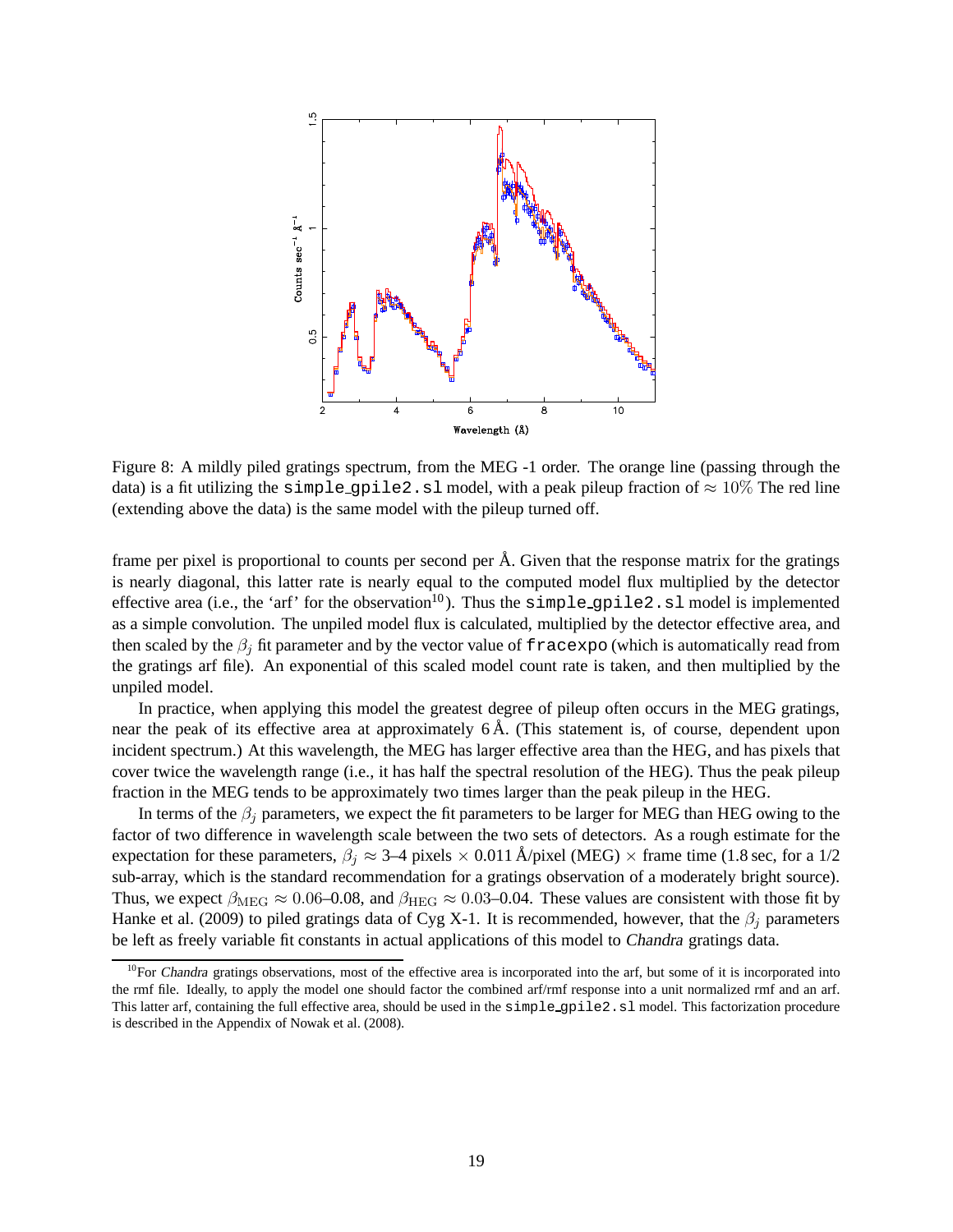### **5 Differences with Other Spacecraft**

As stated in the introduction, this guide is specific to Chandra. A number of the concepts, however, can be applied to other spacecraft, at least for diagnostic purposes. For example, we have applied the idea of using the observed counts/frame/3 × 3 pixel island as a diagnostic of the *minimum* amount of pileup in Suzaku observations of bright point sources. A S-lang scripted visualization tool (using DS9), and examples of its use, can be found at: http://space.mit.edu/ASC/software/suzaku/. For the case of of XMM-Newton, pileup can be somewhat more complicated. The simple Chandra model for point sources is typically employed as a "two zone" solution: there is an inner, uniformly piled core (with  $\approx 85\% - 95\%$  of the counts), and an outer, completely unpiled core (with  $\approx 5\%$  –15% of the counts). As the XMM-Newton point spread function has broad, significant wings, pileup correction would need to entail a "multi-zone" model that accounts for the varying degree of pileup from the center of the point spread function to its edges. The XMM-Newton scheme for creating "event grades" is also different than that for Chandra, and is more heavily dominated by single- and double-pixel events than for Chandra. In principle, it is possible for one pixel of an XMM-Newton double-event to be piled and then thrown out in on-board processing, leaving a *lower energy* single-event in the post-processed spectrum. Such *downward* migrations in event energy are not modeled in the simple Chandra model, so caution must be used in generalizing the Chandra procedures to other spacecraft. Again, however, the concept of using the average counts/frame/pixel as a diagnostic of the *minimum* level of pileup can be applied to other missions, even if primarily used as a signpost warning that "Here be Dragons".

### **6 Further Resources**

This document has provided a rough overview of the effects of pileup in Chandra observations, and discussion of avoidance, detection, and mitigation strategies. For more detailed and mathematical discussions of the theoretical underpinning of pileup and its mitigation, the user is referred to the two articles Davis (2001) and Davis (2003). As noted earlier, a good discussion of some of the effects of pileup on timing analysis can be found in the article by Tomsick et al. (2004). Development of an *ab initio* model of the Chandra CCDs, including incorporation of pileup, are described by the Penn State astronomy group at: http://www.astro.psu.edu/users/townsley/simulatorand also at http://www.astro.psu.edu/xray/acis/acis analysis.html. Discussions of the ISIS gratings pileup model can be found in Nowak et al. (2008) and Hanke et al. (2009). Those users wishing to do detailed simulations of pileup in Chandra observations, especially for imaging or gratings observations, are encouraged to consult the MARX manual. Users with questions not answered by this document should consult the Chandra help desk at: http://asc.harvard.edu/helpdesk/. Suggestions for improvements or additions to this document can be e-mailed to Michael Nowak at: mnowak@space.mit.edu.

### **References**

Davis, J. E. 2001, ApJ, 562, 575

Davis, J. E. 2003, in X-Ray and Gamma-Ray Telescopes and Instruments for Astronomy. Proceedings of the SPIE, Volume 4851, ed. J. E. Truemper & H. D. Tananbaum, 101–111

Hanke, M., Wilms, J., Nowak, M. A., Pottschmidt, K., Schulz, N. S., & Lee, J. C. 2009, ApJ, 690, 330

Nowak, M. A., Juett, A., Homan, J., , Yao, Y., Wilms, J., Schulz, N., & Canizares, C. 2008, ApJ, 689, 1199

Tomsick, J. A., Kalemci, E., & Kaaret, P. 2004, ApJ, 601, 439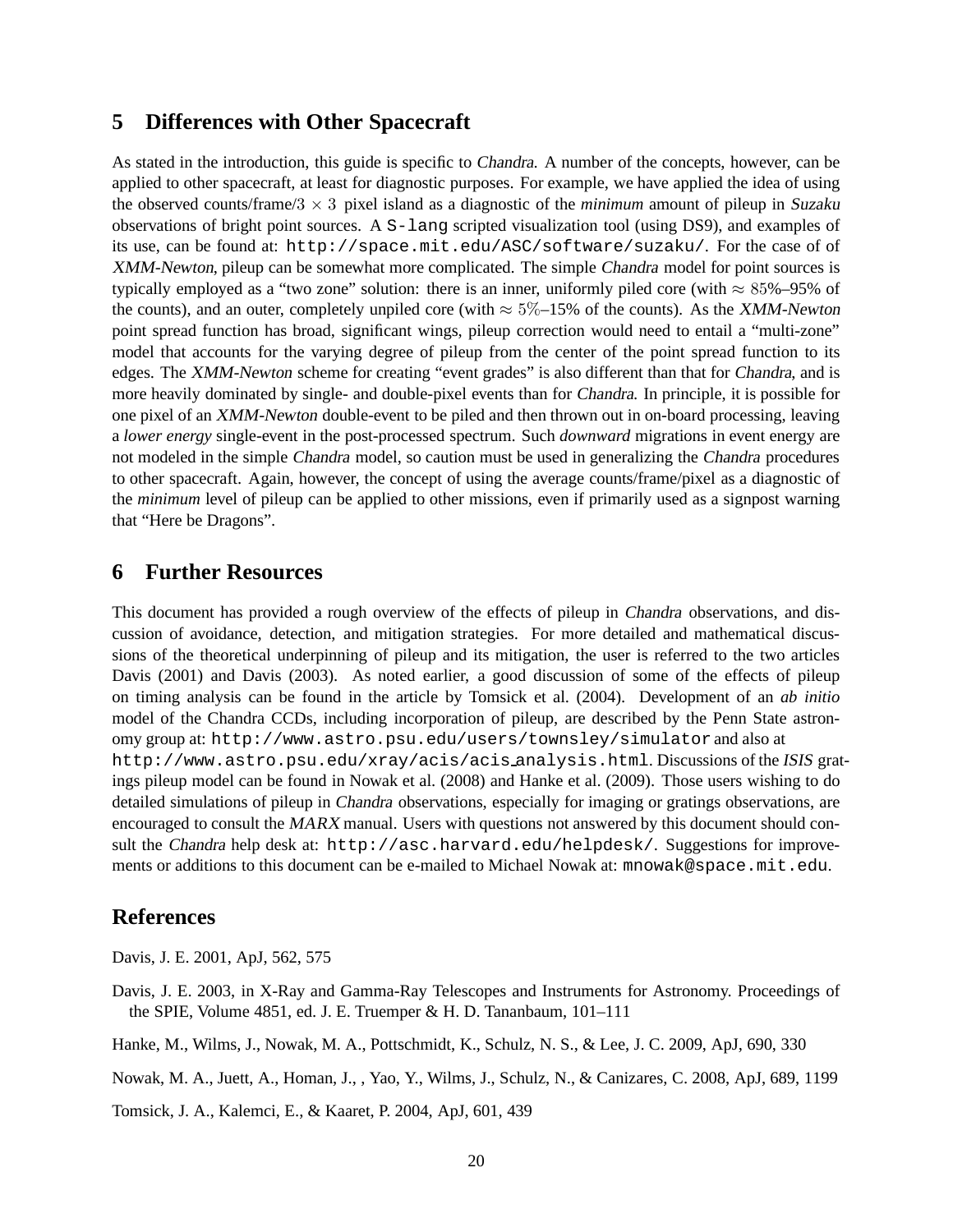## **Appendix A - Example Sherpa Script for Faking Piled Data**

```
# Run the script sherpa_script as:
# sherpa> execfile("sherpa_script")
# or
# unix% sherpa sherpa_script
# Load Cycle 12 ACIS-S3 (no gratings) ARF and RMF obtained from
# http://cxc.harvard.edu/caldb/prop_plan/imaging/index.html
aciss_rmf = unpack_rmf("aciss_aimpt_cy12.rmf")
aciss_arf = unpack_arf("aciss_aimpt_cy12.arf")
# Create an empty data set with a grid matching the response,
# to which to assign a model and the response for calculating model
# energy flux.
dataspace1d(0.0, aciss_rmf.detchans-1, id=1, dstype=DataPHA)
set_rmf(aciss_rmf)
set_arf(aciss_arf)
# Use an absorbed power-law model.
set_model(xsphabs.a*xspowerlaw.b)
# Neutral hydrogen column of 10ˆ20, temporary norm, photon index=2.
a.nH = 0.01
b.norm = 1.
b.PhoIndex = 2.
# Unconvolved model flux in 0.5-8 keV energy band.
modflux = calc\_energy_flux(0.5, 8.)# Reset the power-law normalization to yield 10ˆ-12 erg cmˆ-2 sˆ-1.
newnorm = 1e-12/fload(modflux)b.norm = newnorm
# Set exposure time to 50 ksec and fake the data.
fake_pha(id=1, arf=get_arf(), rmf=get_rmf(), exposure=50000,
grouped=False)
```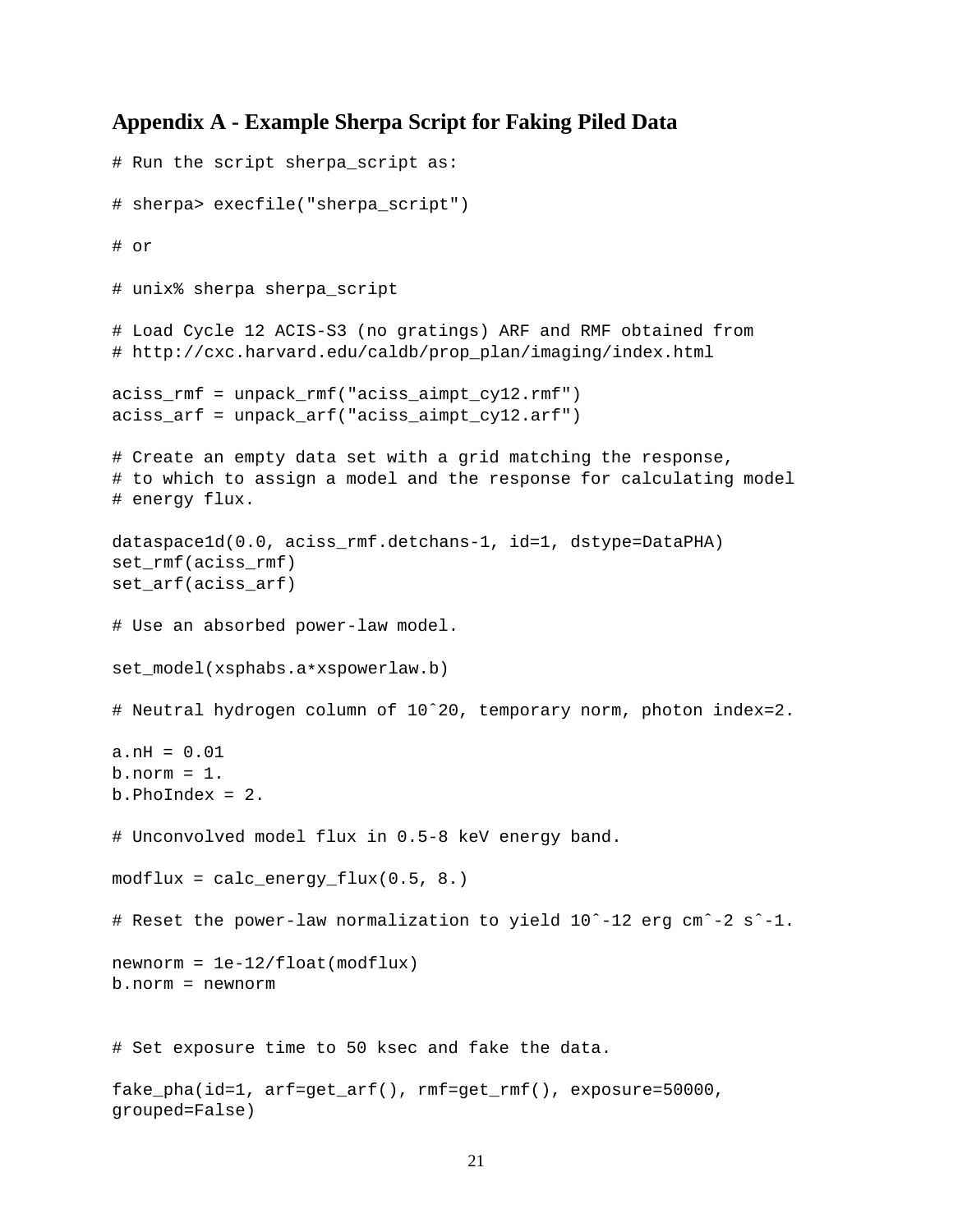```
# Write the fake data to a PHA file.
save_pha(1, "fake_nopile.pha")
# Create the pileup model and set frame time to 3.2 s, and fractional
# exposure to 0.97 (average value for cosmic ray deadtime correction)
set_pileup_model(jdpileup.jdp)
jdp.ftime = 3.2
jdp.fracexp = 0.97
# Fake the data, and write it to a PHA file.
fake_pha(id=1, arf=get_arf(), rmf=get_rmf(), exposure=50000,
grouped=False)
save_pha(1, "fake_piled.pha")
```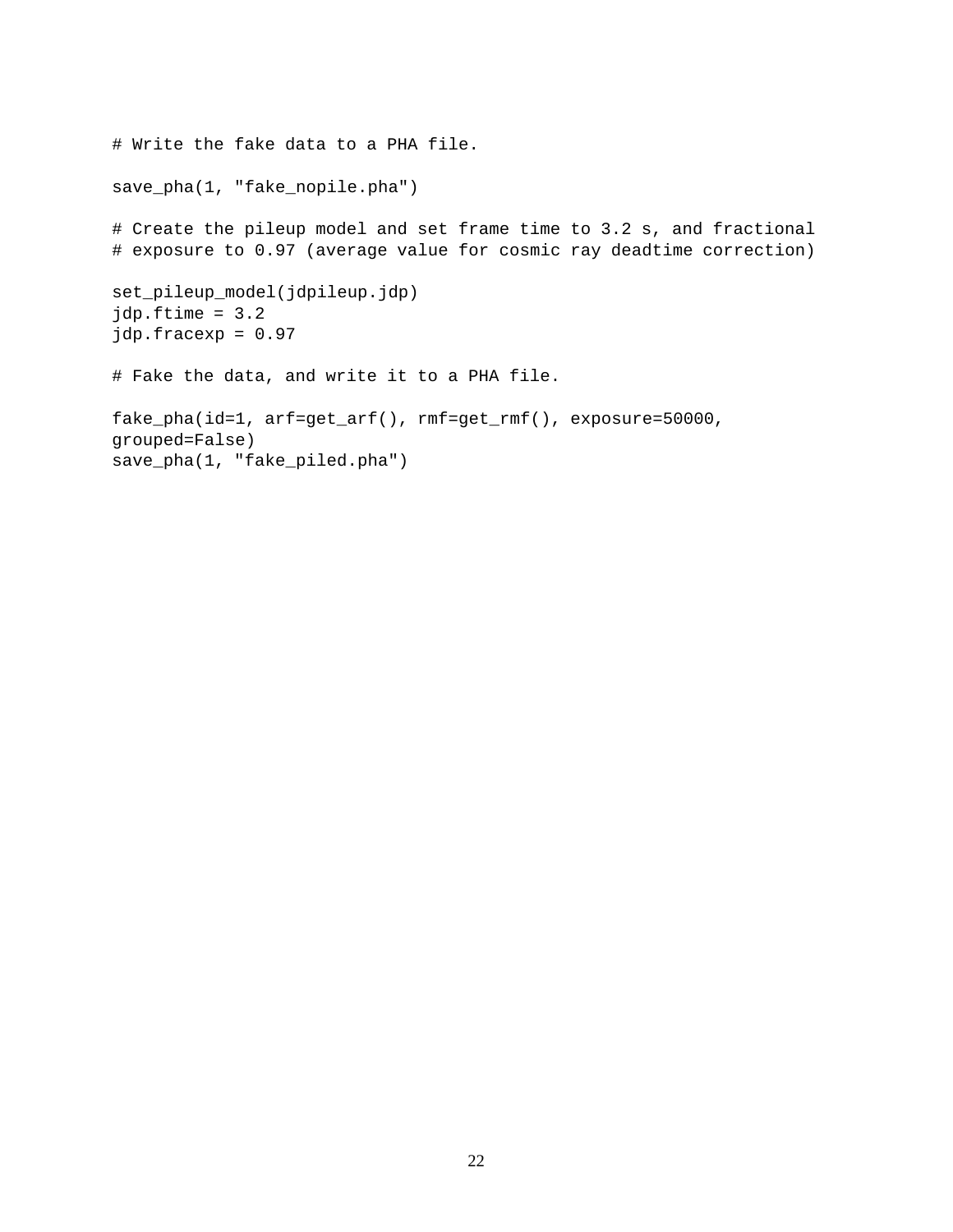### **Appendix B - Example ISIS Script for Faking Piled Data**

```
% Run as: isis> () = evalfile(''isis_script.sl'');
% Load arf and rmf (here, ACIS-S, S3) obtained from
% http://cxc.harvard.edu/caldb/prop_plan/imaging/index.html
() = load_arf("aciss_aimpt_cy07.arf"); % Newer ones available each
() = load_rmf("aciss_aimpt_cy07.rmf"); % Chandra proposal cycle!
assign arf(1,1); \qquad \qquad \qquad \qquad \qquad \qquad Create an empty data set
assign_rmf(1,1); % by assigning an arf/rmf
require("xspec"); % Load the xspec models
fit_fun("phabs(1)*powerlaw(1)"); % Use an absorbed power-law model
set_par(1,0.01); % Neutral hydrogen column of 10ˆ20
set_par(2,1); % Temporary power-law normalization
set_par(3,2); % Power-law photon index
% Define a function to determine the flux in a given keV band
define kev_flux (id, kev_lo, kev_hi)
{
   % convert from wavelength grid [A] to energy grid [keV]
   variable m = _A(get_model_flux(id));
   % convert photons/sec => ergs/sec
   m.value * = 0.5 * (m.bin_hi + m.bin_lo) * 1.602e-9;% return integral over specified band [erg/sec]
   return rebin (kev_lo, kev_hi, m.bin_lo, m.bin_hi, m.value)[0];
}
() = eval counts; \frac{1}{3} \frac{1}{3} \frac{1}{3} \frac{1}{3} \frac{1}{3} \frac{1}{3} \frac{1}{3} \frac{1}{3} \frac{1}{3} \frac{1}{3} \frac{1}{3} \frac{1}{3} \frac{1}{3} \frac{1}{3} \frac{1}{3} \frac{1}{3} \frac{1}{3} \frac{1}{3} \frac{1}{3} \frac{1}{3} \frac{variable flux = key_flux(1,0.5,8.); % Flux in the 0.5 to 8 keV band
set_par(2,1.e-12/flux); % Renormalize to 10ˆ-12 erg cmˆ-2 sˆ-1
set_arf_exposure(1,5.e4); % Set the exposure time to 50 ksec
fakeit; \qquad \qquad \text{?} Fake the data without pileup
set_fake(1,0); % Mark data as "real" so 'fakeit' won't overwrite
assign arf(1,2); \qquad \qquad \qquad assign same arf and rmf to second set of
assign_rmf(1,2); <br>stake data that will have pileup applied<br>set_kernel(2,"pileup"); % assign pileup kernel to new data<br>set_frame_time(2,3.2); % assign the nominal frame time to new data
                               % assign pileup kernel to new data
                                % assign the nominal frame time to new data
fakeit; \begin{array}{ccc} \text{fake} & \text{Set} & \text{Set} \\ \text{Set} & \text{Set} & \text{Set} \\ \text{Set} & \text{Set} & \text{Set} \end{array}% then analyze the data as usual!
```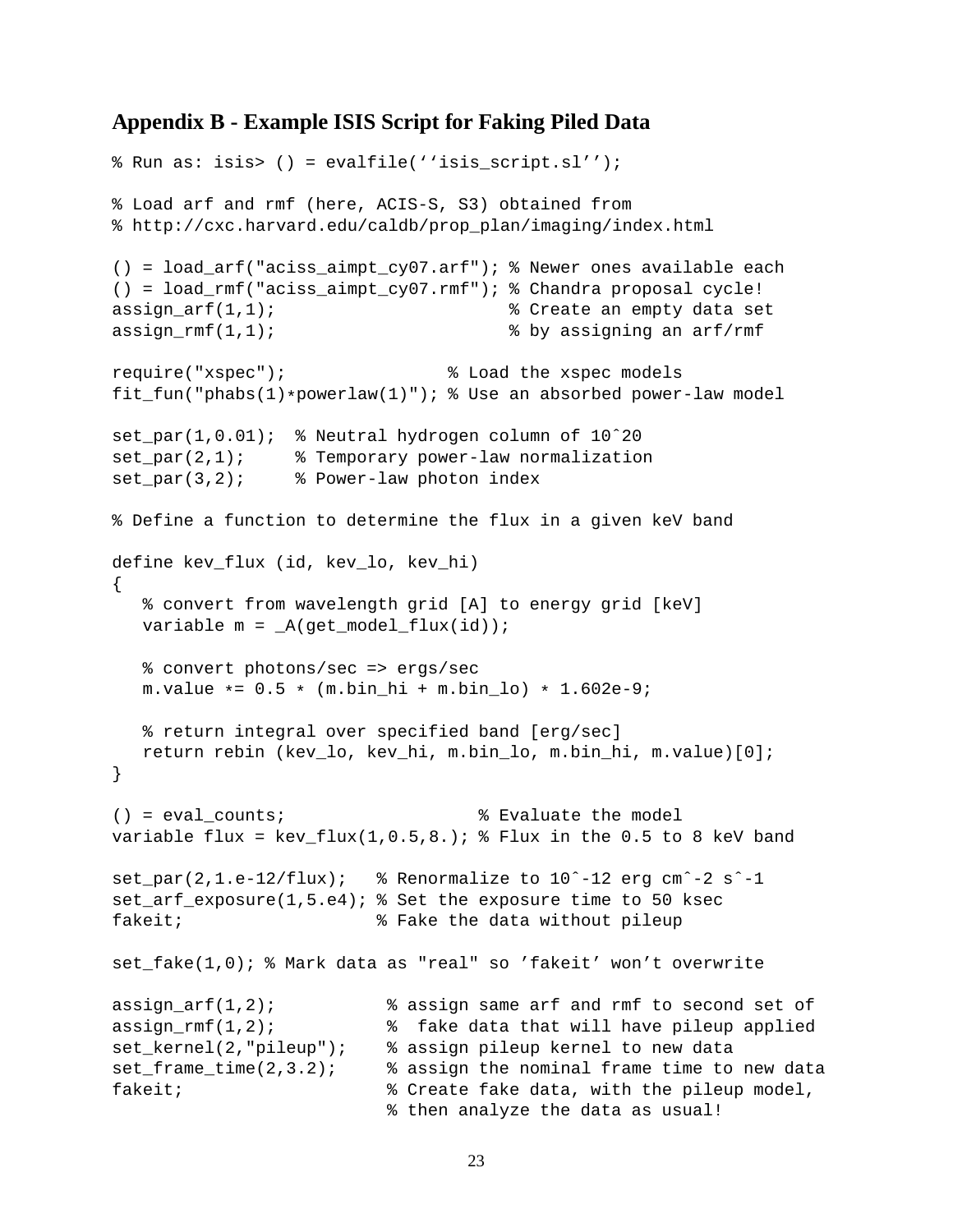### **Appendix C - The** simple gpile2.sl **Model for ISIS**

```
8%%%%%%%%%%%%%%%%%%%%%%%%%%%%%%%%%%
define simple_gpile2_fit(lo, hi, par, fun)
8888888888888888{
  % 2007, August 14 - fracexpo does not have to be an array
 % 2007, May 03 - correct rebinning of the arf
  % 2007, January 22 - no explicit refering to max(mod_cts)
  % 2005, October 25 - New and improved functionality, especially
  % in the dithered regions of the chips!
 % Peak pileup correction goes as:
       exp(log(1-pfrac)*[counts/max(counts)])
  \frac{1}{6} = exp(- beta \star counts)
 variable beta = par[0];
  % Pileup scales with model counts from *data set* indx
 variable indx = typecast(par[1], Integer_Type);
 if( indx == 0 or beta == 0. )
    return fun; % Quick escape for no changes ...
  % The arf index could be a different number, so get that
 variable arf indx = get data info(intdx).arfs;
  % Get arf information
 variable arf = get\_arf(arf_index[0]);% In dither regions (or bad pixel areas), counts are down not
  % from lack of area, but lack of exposure. Pileup fraction
  % therefore should scale with count rate assuming full exposure.
  % Use the arf "fracexpo" column to correct for this effect
 variable fracexpo = get_arf_info(arf_indx[0]).fracexpo;
 if(length(fracexpo)>1)
    fracexpo[where(fracexpo==0)] = 1.;
 else
  \{ if(fracexpo==0) \text{ fracexpo = } 1; \}% Rebin arf to input grid, correct for fractional exposure, and
  % multiply by "fun" to get ("corrected") model counts per bin
 variable mod_cts_int;
 mod cts int = fun*rebin(lo, hi,arf.bin lo, arf.bin hi,
                    arf.value*(arf.bin_hi-arf.bin_lo)/fracexpo)/(hi-lo);
  % Go from bin-integrated(ph/cmˆ2/s) * bin-integrated(cmˆ2)
  % to cts/s/angstrom
 variable mod_cts = mod_cts_int/(hi-lo);
```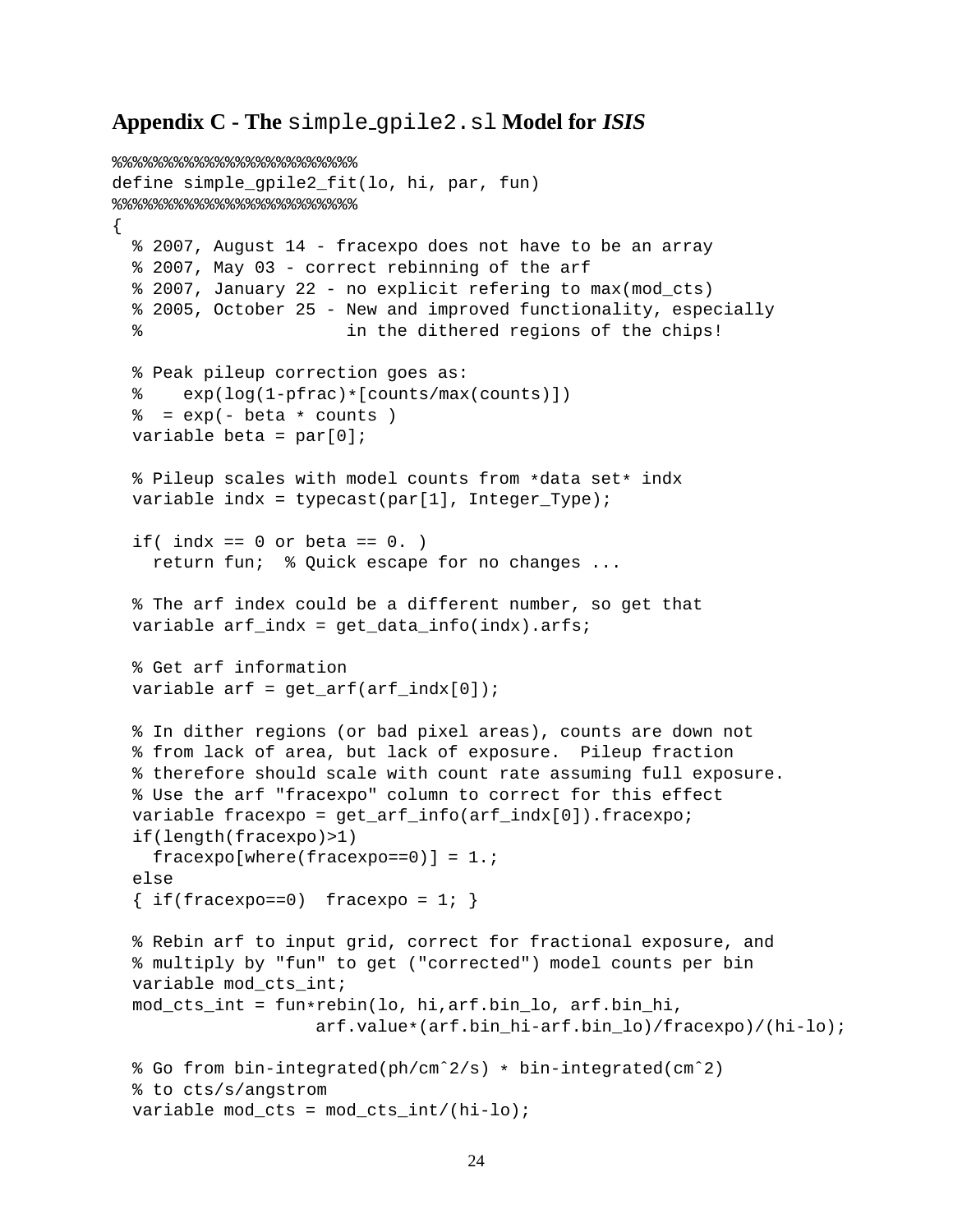```
% Use 2nd and 3rd order arfs to include their contribution.
  % Will probably work best if one chooses a user grid that extends
  % from 1/3 of the minimum wavelength to the maximum, and has
  % at least 3 times the resolution of the first order grid.
 variable mod_ord;
 if(par[2] > 0){
    indx = typecast(par[2], IntegerType);arf = get\_arf(intx);fracexpo=get_arf_info(indx).fracexpo;
    if(length(fracexpo)>1)
    \{ fracexpo[where(fracexpo==0)] = 1.; \}else
    { if(fracexpo==0) { fracexpo = 1; } }
   mod_ord = arf.value/fracexpo*
              rebin(arf.bin_lo,arf.bin_hi,lo,hi,fun);
   mod_ord = rebin(lo,hi,2*arf.bin_lo,2*arf.bin_hi,mod_ord)/(hi-lo);
   mod\_cts = mod\_cts + mod\_ord;}
  if(par[3] > 0){
    indx = typecast(par[3], Integer_Type);
   arf = qet arf(intx);fracexpo=get_arf_info(indx).fracexpo;
    if(length(fracexpo)>1)
    \{ fracexpo[where(fracexpo==0)] = 1.; \}else
    { if(fracexpo==0) { fracexpo = 1.; } }
   mod_ord = arf.value/fracexpo*
              rebin(arf.bin_lo,arf.bin_hi,lo,hi,fun);
   mod_ord = rebin(lo,hi,3*arf.bin_lo,3*arf.bin_hi,mod_ord)/(hi-lo);
   mod\_cts = mod\_cts + mod\_ord;}
  % Return function multiplied by exponential decrease
 return exp(-beta*mod_cts) * fun;
}
88888888888888888888define simple qpile2 defaults(i)
8888888888888888888{
  switch(i)
   \{case 0:return (0.05,1,0,10);
   }
```